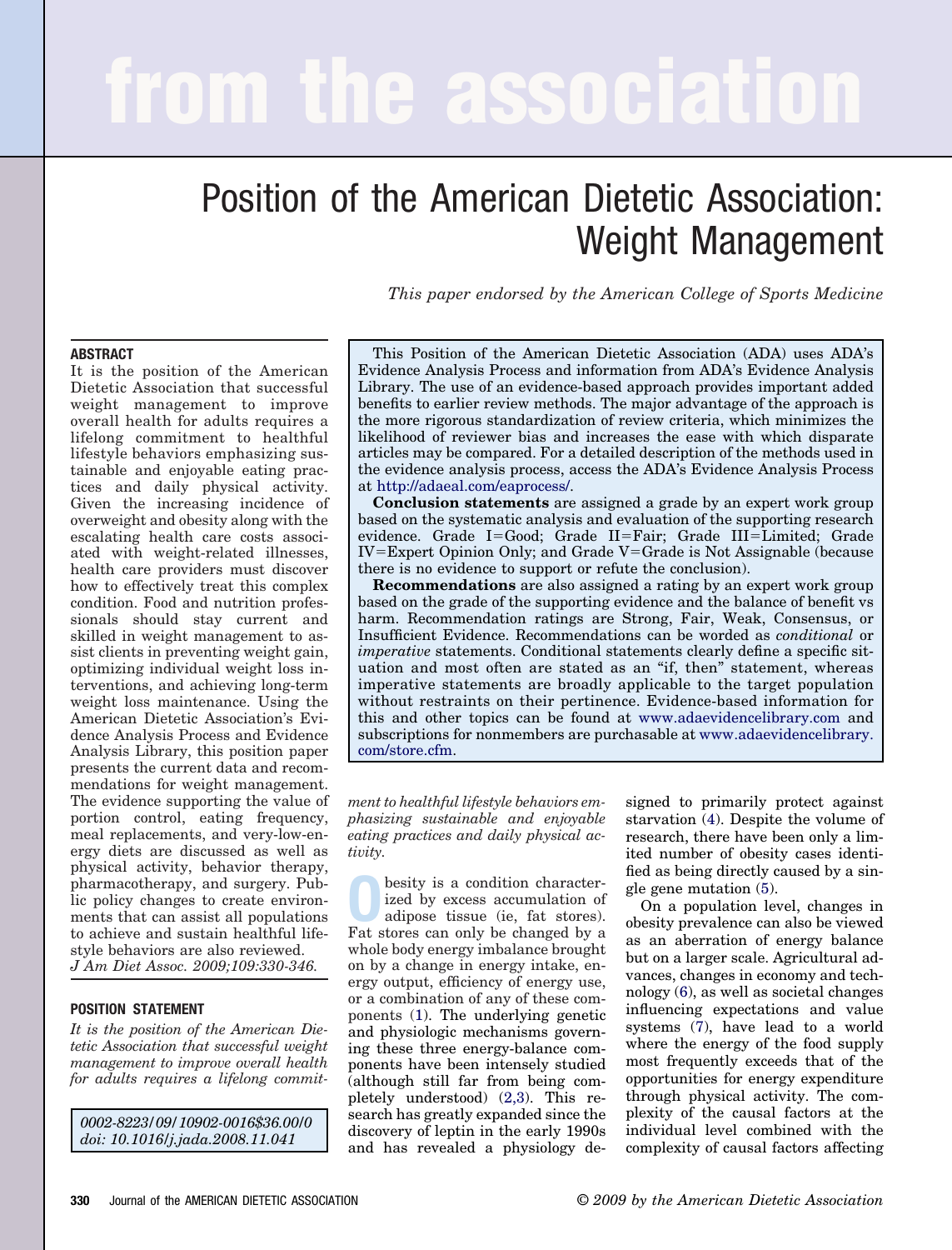the environment within which individuals live leads to a high prevalence of a condition that is often described as chronic and refractory with a high recidivism rate for its treatment [\(8\)](#page-13-0).

Given the biological tendency to protect against starvation and the societal tendency to protect against underconsumption and volitional physical activity, there are clear pathways for action. First, the one in three adults [\(9\)](#page-13-0) who can currently maintain a healthful body mass index (BMI) are not likely to continue to be able to do so if no action is taken. Curbing the weight gain trajectory at both the individual and population levels is vitally important. Next, it is crucial that we find ways to optimize individualized treatments appropriately. Finally, with the most rapidly growing population category being those who are severely obese [\(10\)](#page-13-0), it is necessary to understand and effectively treat that portion of the population whose health is most greatly compromised by this condition.

The purpose of this position paper is to outline the evidence supporting The American Dietetic Association's (ADA's) adult weight management position statement. Since 2000, ADA has used an evidence-based approach for the development of clinical practice guidelines for nutrition care. The evidence analysis work for the adult weight management guidelines form the basis of the information provided in this position paper [\(11\)](#page-13-0). The recommendation statement from the adult weight management guidelines is included in this position paper in all sections where there is a corresponding major recommendation from the guidelines. A brief description of the evidence analysis process, an explanation of the conclusion statement grading, and the recommendation rating scales is provided in the Sidebar.

#### **GOALS OF WEIGHT MANAGEMENT**

The goals of weight management go well beyond numbers on a scale, whether or not weight change is one of the management objectives. The development of healthful lifestyles with behavior modification is important for overall fitness and health. Realistic expectations should be defined during an intake interview in terms of a more healthful weight vs the normal BMI range. In addition, it is important to set realistic expectations about the time required to make a sustainable behavior change.

Goals of weight management interventions may include:

- prevention of weight gain or stopping weight gain in an individual who has been seeing a steady increase in his or her weight;
- varying degrees of improvements in physical and emotional health;
- small maintainable weight losses or more extensive weight losses achieved through modified eating and exercise behaviors; and
- improvements in eating, exercise, and other behaviors.

Health can be improved with relatively minor weight losses. A weight loss of 10% may ameliorate health risks associated with excessive body weight [\(12\)](#page-13-0). Health care providers must help patients to accept a modest, sustainable weight change that can be realistically achieved. Appearance, in many patients, will be an important motivator; however, it is critical that health care providers emphasize the goal of achieving a more healthful weight and lifestyle while de-emphasizing cosmetic goals.

### **The goals of weight management go well beyond numbers on a scale, whether or not weight change is one of the management objectives.**

ADA's Nutrition Care Process includes nutrition assessment, nutrition diagnosis, nutrition intervention, and nutrition monitoring and evaluation. It is essential to include each of these steps into weight management care plans. ADA's Evidence Analysis Library (EAL) contains evidencebased adult weight management guidelines, including the recommendations upon which this position paper is based [\(11\)](#page-13-0). Food and nutrition professionals should incorporate these fundamental concepts for managing obesity

into their patients' individualized care plans.

#### **ASSESSMENT OF OBESITY**

Assessment, the first step of the Nutrition Care Process [\(13,14\)](#page-13-0), involves gathering the necessary information to formulate a diagnosis and develop a care plan. Baseline weight and health indexes should guide weight management goals and are necessary to document outcomes. Clinically useful measures of body weight status are noninvasive, easy to use, inexpensive, reliable, capable of reflecting short- and long-term changes in body fat, and must be correlated to health risk.

The standard measurement for weight status is BMI, calculated as kg/m<sup>2</sup>. Overweight is defined as a BMI of 25 to 29, whereas higher BMI values reflect more excessive amounts of body fat [\(12\)](#page-13-0). There are differences even in the community of experts as to the BMI at which an individual is at greater health risk. Some advocate weight loss by individuals with a BMI of 25 to 29 but debate continues on how much weight reduction should be recommended [\(15\)](#page-13-0). The National Heart, Lung, and Blood Institute (NHLBI) guidelines [\(16\)](#page-13-0) recommend intervention for overweight individuals who have two or more risk factors associated with their weight status. The *Dietary Guidelines for Americans 2005* [\(17\)](#page-13-0) recommend individuals work toward weight reduction if they are even mildly overweight.

Multiple sources of information are available, but for most evaluations a patient-centered interview with supporting records from primary care providers and/or referring physicians remain the most important. A physician's evaluation of weight status, including height, weight, and waist circumference, provides the information indicating that a referral to a registered dietitian (RD) is appropriate. A medical examination should rule out physiologic causes of increased body weight and assess health risks and/or the presence of weight-related comorbidities. Cardiorespiratory fitness and screening for musculoskeletal problems may need to be reviewed before making physical activity recommendations or referring on to an exercise professional. In addition to a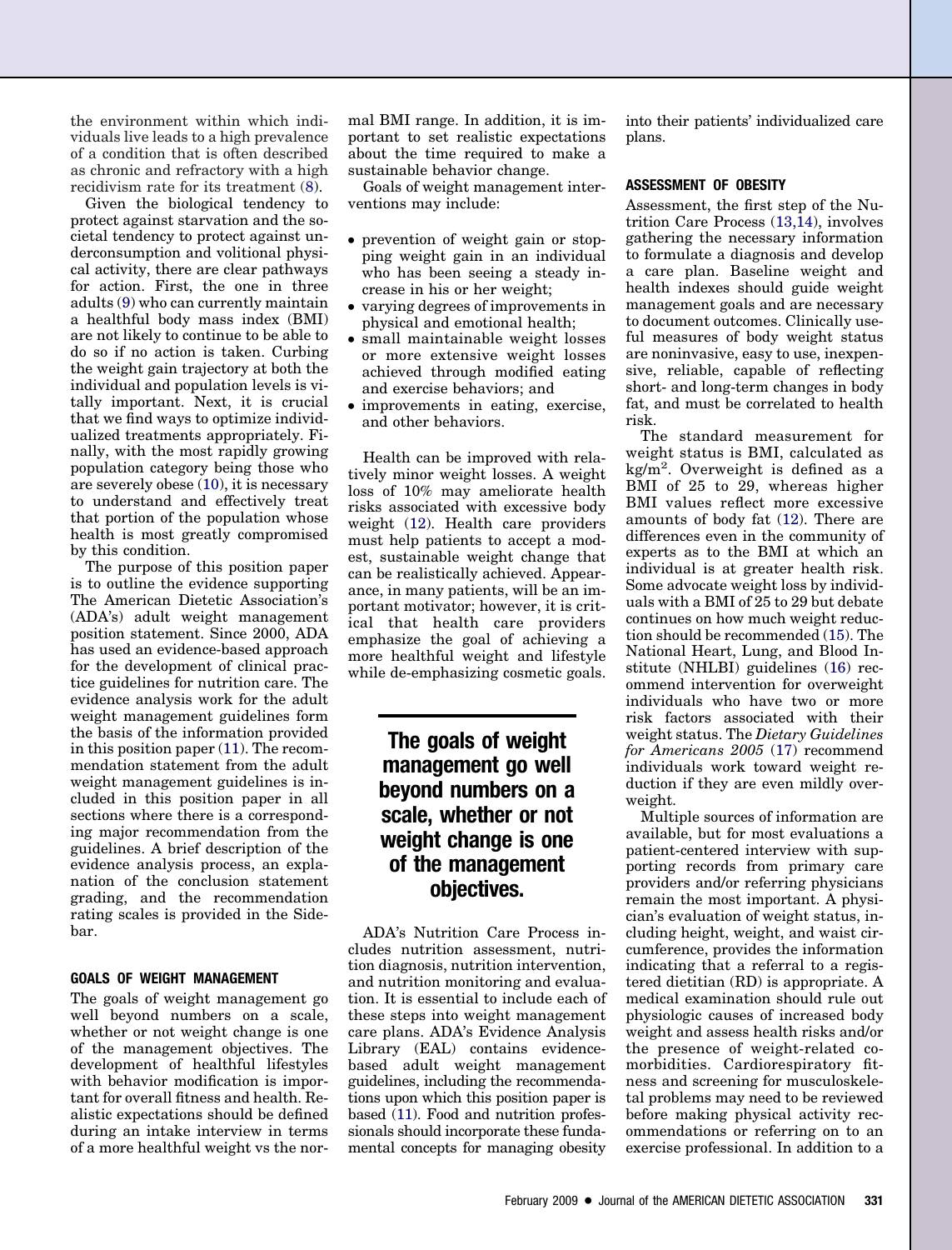medical assessment, a psychological evaluation may be indicated. Screening for barriers to successful weight loss such as depression, post-traumatic stress disorder, anxiety, bipolar disorder, addictions, binge eating disorder, and bulimia is necessary. Studies have shown a high frequency of these disorders in those with excessive weight problems [\(18-20\)](#page-13-0). Appropriate treatment should be implemented before beginning a nutritional intervention.

With this information from the health care team, an RD can effectively begin evaluation.

**EAL Recommendation** "BMI and waist circumference should be used to classify overweight and obesity, estimate risk for disease, and to identify treatment options. BMI and waist circumference are highly correlated to obesity or fat mass and risk of other diseases" (**Rating: Fair, Imperative**) [\(11\)](#page-13-0). Data is accumulating regarding differences in aboriginal and Asian racial groups that may indicate a downward shift of BMI to define a healthful weight is indicated [\(21-23\)](#page-13-0).

Functional and behavioral issues (eg, social and cognitive function, psychological and emotional factors, and quality-of-life measures) are important to address to optimize a weight management intervention. Factors related to food access, food selection, functional capacity for food preparation, and other physical activity are significant for treatment planning.

During an intake interview it is important to observe nonverbal and verbal cues. These cues can guide and prompt the interviewing process and help determine what information should be prioritized and evaluated further. In many dietetic referrals the only information available is from the referring physician; therefore the depth and exploration required to adequately assess nutritional status and related factors will be an issue of professional judgment and may extend to subsequent consultations. Nutritional adequacy established from dietary history and food intake records coupled with anthropometric and biochemical measures provide baseline data. The possible multiple components of a comprehensive interview are summarized in the Figure.

The ADA adult weight management guidelines advise resting energy expenditure measurement as

#### **A. Anthropometrics**

- Height
- Weight
- Body mass index
- Waist circumference

#### **B. Medical**

- Identify potential causes: endocrine, neurological; medications; genetics (age of onset, family history).
- Identify obesity-associated disorders (current complications and risk of future complications): metabolic, anatomic, degenerative, and/or neoplastic complications.
- Evaluate obesity severity and extent of physical disability.

#### **C. Psychological**

- Identify psychological etiology: psychotropic medications, depression, post-traumatic stress disorder, addictive behavior.
- Eating disorders: binge eating, bulimia.
- Assess risk for potential barriers to treatments: psychiatric history—suicidal ideation, untreated psychological disorders.

#### **D. Nutritional**

- Weight history: age of onset, highest/lowest adult weights, patterns of weight gain and loss, environmental triggers to weight gain, triggers to excessive or disordered eating.
- Dieting history: number and types of diets, weight loss medications, complementary and alternative approaches for weight loss, success of previous weight loss efforts.
- Current eating patterns: meal patterns (skipped meals, largest meal, snacks/grazing), 24-hour recall/food frequency.
- Nutritional intake: nutrient density, nutrition supplements, vitamin/mineral supplements.
- *Environmental factors:* meals eaten away from home, fast-food meals, restaurant meals, ethnic foods, lifestyle factors (eg, time and/or financial constraints).
- Exercise history: activities of daily living, current structured exercise, past exercise, barriers to exercise.
- Readiness to change: reasons to lose weight at this time, weight loss goals, readiness for making changes, current life stressors, support systems.

**Figure.** Factors to assess during weight management intake interviews.

part of an assessment. However, metabolic carts are rarely available in clinical practice and another scheduled visit may be required to provide standard conditions for cart measurement. There is controversy regarding the applicability of predictive equations of resting energy expenditure; however, such information can make a valuable contribution to goal setting and intervention strategies  $(24-26)$ .

**EAL Recommendation** "Estimated energy needs should be based on [resting metabolic rate]. If possible, [resting metabolic rate] should be measured (eg, indirect calorimetry). If [resting metabolic rate] cannot be measured, then the Mifflin-St Jeor equation using actual weight is the most accurate for estimating [resting metabolic rate] for overweight and obese individuals" (**Rating: Strong, Conditional**) [\(11\)](#page-13-0). The Mifflin-St Jeor equations are:

Man: Basal Metabolic Rate (BMR)  $(10\times \text{weight in kilograms})+(6.25\times$ 

height in centimeters $)-(5 \times age$  in  $years)+5.$ 

Woman: Basal Metabolic Rate (BMR)  $(10\times \text{weight in kilograms})+(6.25\times$ height in centimeters)– $(5 \times$ age in years)–161.

Determining when a problem requires consultation with or referral to another provider may be appropriate. For effective weight management intervention, a patient ideally would be assessed by a multidisciplinary team, including a physician, RD, exercise physiologist, and a behavior therapist. Through the team approach, issues such as nutrition, physical activity, and change in eating behavior can be coordinated. Although this approach may be a gold standard, there are many barriers such as the increased cost of a multidisciplinary team, the lack of third-party reimbursement, and the absence of experienced weight management health care professionals. However, once a primary care physician has determined that a client would benefit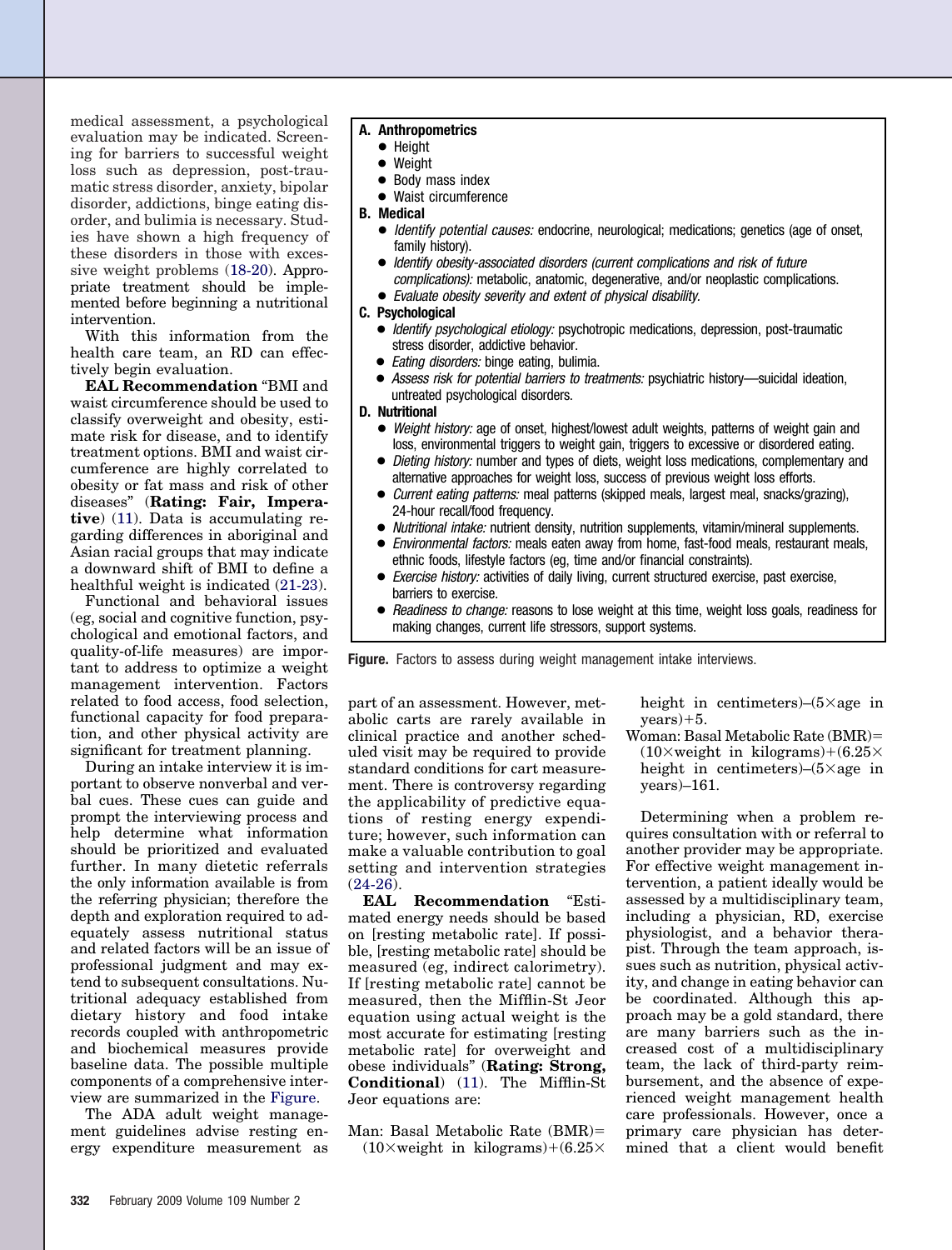from the expertise of a team approach, the appropriate referrals can be made. Most commonly, RDs assume a leadership role to design and activate the intervention strategy developed by the multidisciplinary team or in collaboration with the referring medical provider. The active role ADA is now taking in establishing evidence-based guidelines will continue to modify assessment practices.

Nutrition assessment is an ongoing, dynamic process that involves not only initial data collection, but also continual reassessment and analysis. Assessment provides the foundation for the nutrition diagnosis, which is the next step of the Nutrition Care Process.

#### **REGULATION OF FOOD INTAKE**

A negative energy balance is the most important factor affecting weight loss amount and rate. The first recommendation in obesity treatment is usually a reduction in energy intake: A reduction of 500 to 1,000 kcal/day is advised to achieve a 1 to 2 lb weight loss per week [\(11,12\)](#page-13-0). Dietary energy reduction strategies may vary from a focus solely on energy (ie, "calorie counting"), macronutrient composition and/or energy density, or a combination of energy and macronutrient composition along with form considerations such as consistency (eg, meal replacements, very-low-energy diets). In addition, strategies have included changes to meal frequency, meal timing (eg, breakfast) and guidance on food portions. To evaluate the evidence supporting these proposed strategies, it is necessary to first review what is known about the regulation of eating behavior in human beings.

Eating is a behavior that links the external physical environment with an individual's internal physiologic processes [\(27\)](#page-13-0). Two distinct internal systems govern food intake: the homeostatic system and the hedonic system. Although both systems are regulated centrally, they do not appear to be integrated. Reduced appetite control may be due to either disturbance in homeostatic pathways or to inappropriate sensitization of the hedonic system. The homeostatic system comprises both long-term signaling from the adipose tissue and episodic signaling primarily from the gut. The long-term signaling uses hormones such as leptin and insulin to act as key drivers for initiating food intake. Generated in response to an eating episode, the episodic signaling system is activated from the gastrointestinal tract and uses hormones such as ghrelin, cholescystokinin, glucagon-like peptide, and peptide YY, among others. These episodic signals rise and fall in harmony with eating patterns. The interaction between these two sets of homeostatic signals reflects the brain's recognition of the current dynamic state of energy stores and the changing nutrient flow derived from eating. This central regulation of energy balance tunes hunger and fullness sensations that accompany eating behaviors.

Unlike the central nervous regulation of the homeostatic system (located primarily in the arcuate nucleus of the hypothalamus), a cortico-limbic neural network regulates the hedonic governance of food intake. This neural network (involving signals such as endocannabinoids, serotonin, and dopamine) deals with the cognitive, motivational, and emotional aspects of food intake (eg, perceived pleasantness, liking, and wanting). This system represents the main interface with the external environment as, in the absence of a depletion signal, the initiation of an eating episode often starts as a cognitive decision from the cortex [\(28\)](#page-13-0). Palatability, via this system, is a very powerful determinant of food intake and inappropriate sensitization of the hedonic network likely leads to weight gain. However, the hedonic system is less well-studied than its homeostatic counterpart and much more research is required to fully understand the interactions of these two systems.

The complexity of eating behavior makes it difficult to completely elucidate the role of any one of the energy reduction strategies. Whereas a randomized study with high dietary control helps to evaluate affects of energy reduction on weight loss per se, longitudinal studies in free-living individuals (albeit with less dietary control) are also required to evaluate the other system components. Unfortunately, studies in free-living individuals (either longitudinal or cross-sectional) often have to rely on selfreported food intake, which, in of itself, presents confounding factors. For example, under-reporting of energy intake is persistently prevalent in dietary surveys and appears to be greater in overweight vs normalweight people [\(29\)](#page-13-0). In addition, little is understood regarding the physiology of eating behaviors in people with severe obesity, people following a recent weight loss, or the influence of physical activity on the eating behavior systems.

#### **Diet Composition**

A low-fat, reduced-energy diet is the best studied weight-loss dietary strategy and is most frequently recommended by governing health authorities [\(11,17,30\)](#page-13-0). Fat is the most energy-dense macronutrient but is known to have a weak effect on both satiation and satiety [\(31\)](#page-13-0). These attributes make fat a useful target for reducing energy intake. Because diabetes and cardiovascular disease are frequent comorbidities of obesity, reducing the dietary saturated and *trans*-fatty acid content is also recommended [\(30\)](#page-13-0). The effectiveness of lowfat, low-energy diets in combination with lifestyle counseling and activity has been demonstrated in recent multicenter clinical trials where, in addition to 5% to 10% weight loss, the reduction or prevention of comorbidities such as diabetes and/or hypertension has also occurred [\(32-35\)](#page-13-0).

Frequently, individuals reduce the carbohydrate content of their diet as a weight loss strategy. As glycogen stores are depleted in response to lowcarbohydrate intake, the resultant diuresis produces an initial dramatic weight loss. On very-low-carbohydrate diets (eg,  $\langle 20 \text{ g/day} \rangle$  the body produces ketones to sustain fuel utilization in the brain, which may in turn help with diet adherence by decreasing hunger [\(36\)](#page-13-0). Individuals assigned to the ad libitum low-carbohydrate diet in recent randomized controlled trials lost more weight at 6 months than individuals assigned to the low-fat, reduced-energy diet, but this difference was no longer significant at 12 months [\(11,37,38\)](#page-13-0). Concerns regarding an increase in cardiovascular risks with low-carbohydrate diets do not appear to be as problematic as first thought [\(37\)](#page-13-0).

**EAL Recommendation** "An individualized reduced calorie diet is the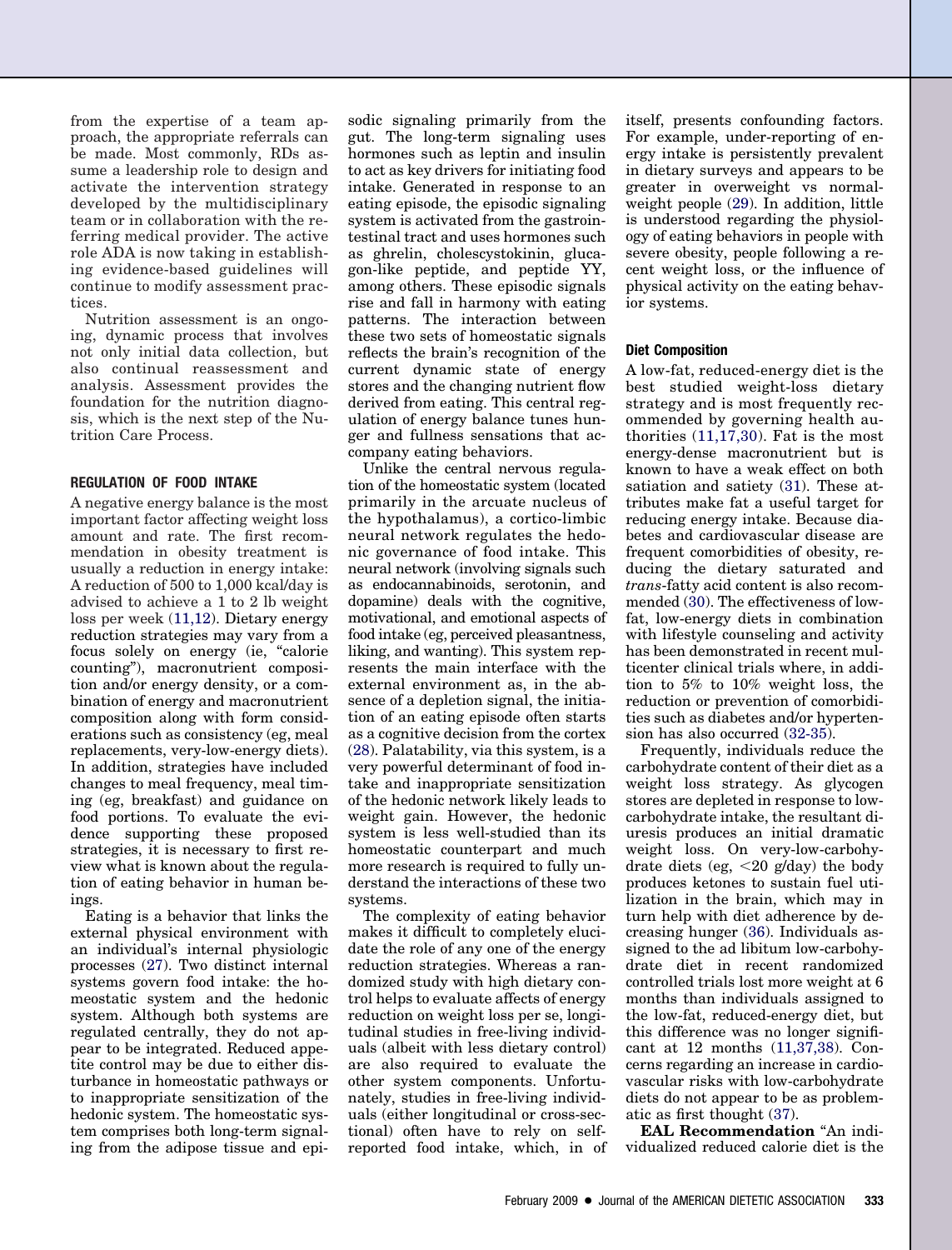basis of the dietary component of a comprehensive weight management program. Reducing dietary fat and/or carbohydrates is a practical way to create a caloric deficit of 500 to 1,000 kcal below estimated energy needs and should result in a weight loss of 1 to 2 lb per week" (**Rating: Strong, Imperative**) [\(11\)](#page-13-0).

**EAL Recommendation** "Having patients focus on reducing carbohydrates rather than reducing calories and/or fat may be a short-term strategy for some individuals. Research indicates that focusing on reducing carbohydrate intake  $\langle$  <35% of kcal from carbohydrates) results in reduced energy intake. Consumption of a lowcarbohydrate diet is associated with a greater weight and fat loss than traditional reduced-calorie diets during the first 6 months, but these differences are not significant after 1 year" (**Rating: Fair, Conditional**) [\(11\)](#page-13-0).

The EAL also notes that safety has not been evaluated for long-term, extreme restrictions of carbohydrates  $(< 35\%$  of energy from carbohydrates) and specifically recommends that practitioners use caution in suggesting a low-carbohydrate diet for even short-term use in patients with osteoporosis, kidney disease, or in patients with increased low-density lipoprotein cholesterol [\(11\)](#page-13-0).

> *Portion distortion* **is a new term created to describe this perception of large portions as appropriate amounts to eat at a single eating occasion.**

Additional dietary components thought to influence weight (ie, low glycemic index diets and diets high in calcium) were evaluated. In both instances, low glycemic index foods and low-fat dairy foods can be incorporated but are not essential for diets appropriate for weight management.

**EAL Recommendation** "A low glycemic index diet is not recommended for weight loss or weight maintenance as part of a comprehensive weight management program, since it is has not been shown to be effective in these areas" (**Rating: Strong, Imperative**) [\(11\)](#page-13-0).

**EAL Recommendation** "In order to meet current nutritional recommendations, incorporate 3-4 servings of low-fat dairy foods a day as part of the diet component of a comprehensive weight management program. Research suggests that calcium intake lower than the recommended level is associated with increased body weight. However, the effect of dairy and/or calcium at or above recommended levels on weight management is unclear" (**Rating: Fair, Imperative**) [\(11\)](#page-13-0).

The debate regarding the optimal macronutrient content of a reducedenergy diet has emphasized the difficulty individuals have in following any weight loss regimen. Whether randomized to a low-fat or a low-carbohydrate diet, study completion rates at 1 year are typically low for both interventions [\(37\)](#page-13-0). It is likely that factors from both the homeostatic as well as the hedonic systems influence an individual's ability to adhere to any type of weight loss diet. We need to better understand the factors that influence individual adherence as well as study attrition rates in general, because these two parameters affect interpretation of trial outcomes.

#### **Portion Control**

RDs typically recommend portion control to weight loss clients with the goal of reducing the energy load of consumed foods. Strategies may include providing information on the energy content of regularly consumed foods (eg, energy content of  $\frac{1}{2}$  c vs one bowl of ice cream), use of premeasured foods (eg, frozen entrees, 100 kcal snack packs), replacing higher energy-density foods with lower energy-density foods (eg, cereal with milk for an evening snack), and/or reducing the energy density of foods (eg, increasing vegetable content of entrée items). These strategies may affect either the homeostatic system (eg, reduced portions may be more or less satiating depending on the strategy used) and/or hedonic system (eg, cognitive decisions to choose one food over another possibly more palatable food) that govern eating behavior. Effectively reducing portion sizes appears to be an important weight gain prevention strategy for everybody (regardless of weight) as marketplace food and drink portions now exceed standard serving sizes by a factor of at least twofold [\(39\)](#page-13-0). *Portion distortion* is a new term created to describe this perception of large portions as appropriate amounts to eat at a single eating occasion. This distortion is reinforced by packaging, dinnerware, and serving utensils that have also increased in size [\(40\)](#page-13-0).

Most of the evidence supporting the value of portion control comes from studies in normal-weight and/or overweight subjects using experimental paradigms such as differences in serving containers, self-refilling bowls, and self-service vs preserved food items [\(11\)](#page-13-0). These studies show that by increasing portion sizes, energy intake during an eating occasion is increased but is not compensated for by a decrease in intake later in the day. Three randomized controlled trials showed weight loss in participants using specific portion control strategies of frozen entrees (vs self-selected diet based on the Food Guide Pyramid) [\(11\)](#page-13-0), use of cereal to replace usual evening snacks [\(11\)](#page-13-0), and a plate-method education tool [\(41\)](#page-13-0). Although the concept of portion control is universal in most weight management programs, the overall strength of the evidence for portion control to reduce energy intake and produce weight loss is graded as fair  $(11)$ . More research is needed to determine the effectiveness of specific portion control strategies on body weight regulation especially for people in different physiological states (eg, postweight loss [ie, to prevent a weight regain] or people with severe obesity).

**EAL Recommendation** "Portion control should be included as part of a comprehensive weight management program. Portion control at meals and snacks results in reduced energy intake and weight loss" (**Rating: Fair, Imperative**) [\(11\)](#page-13-0).

#### **Eating Frequency**

Many RDs encourage weight loss clients to avoid skipping breakfast and to have a regular meal pattern. This advice is prompted by a concern for compromised nutrient intake if breakfast is not consumed (eg, decreased calcium and fiber intake),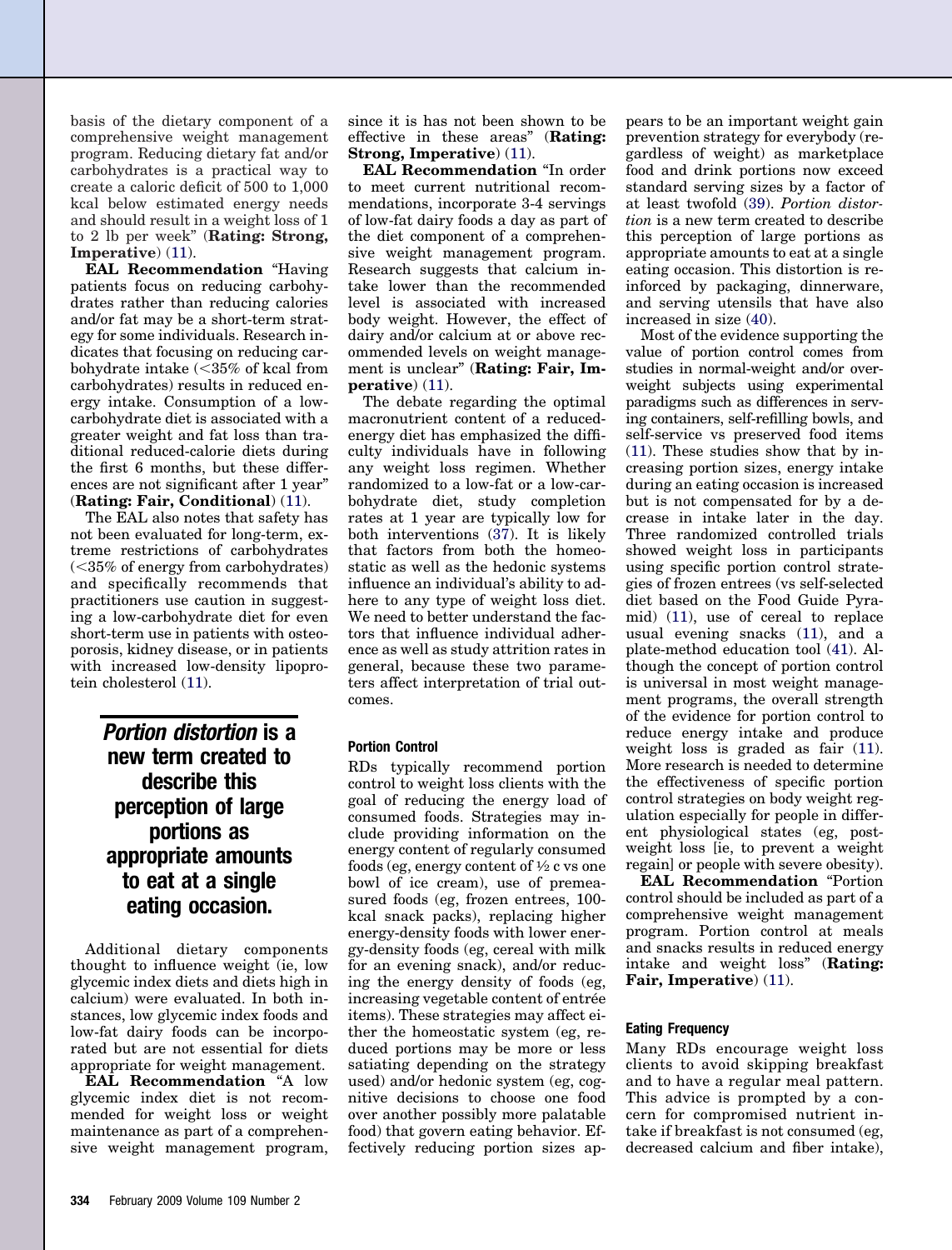that an erratic schedule leads to poor food choices from available foods that are energy dense but nutrient poor (eg, vending machines, office candy jars, and fast-food restaurants), as well as concern that evening energy consumption is more likely to lead to weight gain. Generically prescribing a certain meal frequency or advocating the inclusion of breakfast as a specific weight loss (or prevention of weight gain) strategy must be based on an understanding of the evidence of whether the pattern of meal consumption affects energy intake and thereby weight loss. Unfortunately the evidence is inconsistent as the research on eating frequency patterns is not extensive with no randomized controlled studies. A number of crosssectional studies show equivocal findings on the association of eating frequency to body weight regulation [\(11\)](#page-13-0). Limitations in study design or inconsistency in methodology may be the reason for this lack of clarity and fair evidence grade [\(11\)](#page-13-0). These studies have relied on self-reported intake but as yet it is not clear where the under-reporting of energy intake (especially prevalent among obese participants) comes from (ie, misperception and/or misreporting of meal portions, omission of eating occasions, or a combination of both). The definition of an eating occasion is often inconsistent between studies (eg, one study used 50 kcal separated from another eating episode by 15 minutes whereas another study used main meal, beverage meal, light meal, or snack categories) [\(11\)](#page-13-0). Finally, the characteristics of people who routinely have a regular vs irregular meal pattern are still unknown, making it difficult to understand the influence of eating frequency per se vs other personal attributes (eg, insulin levels, ghrelin levels, age, daily work schedule, and routine exercise habits).

Breakfast consumption possibly plays a role in weight management through an influence on appetite control, dietary quality, and metabolism [\(42\)](#page-13-0). Like the research on eating frequency, the research on the affect of breakfast consumption on body weight regulation is primarily focused on cross-sectional studies and is confounded by the same factors of reliance on self-report, definition of what constitutes a breakfast, and lack of characterization of breakfast

vs nonbreakfast consumers. Three cross-sectional studies show an association between skipping breakfast and an increased prevalence or risk of obesity [\(11\)](#page-13-0). However, the association may vary depending on the breakfast content (eg, high-fat breakfast consumers are associated with higher BMIs than high-fiber breakfast consumers) and sex (eg, the association between breakfast consumption and a  $BMI < 25$  is significant for women but not for men) [\(11\)](#page-13-0). In one randomized controlled trial, the habitual breakfast-eating habits of the study participants interacted with treatment assignment (breakfast vs no-breakfast treatment) to influence the measured weight change [\(11\)](#page-13-0). Further research on the relationship between breakfast and body weight regulation is needed.

Although the research does not yet support making absolute meal frequency or breakfast recommendations for optimizing body weight control, it is important that clinical judgment is used when guiding clients. Helping a client to find a meal pattern that prevents the times when high hunger coincides with an environment of high-energy food choices seems pertinent.

**EAL Recommendation** "Total caloric intake should be distributed throughout the day, with the consumption of four to five meals/snacks per day including breakfast. Consumption of greater energy intake during the day may be preferable to evening consumption" (**Rating: Fair, Imperative**) [\(11\)](#page-13-0).

#### **Meal Replacements**

Choosing a low-energy, nutritious diet in an environment that provides a surplus of palatable, energy-dense, nutrient-poor food choices can easily overwhelm anyone trying to lose weight. Meal replacements, containing a known energy and macronutrient content, are a useful strategy to eliminate problematic food choices or complex meal planning while trying to attain a 500 to 1,000 kcal/day energy deficit. Several studies comparing isocaloric diets have shown equivalent or greater weight loss efficacy with structured meal replacement plans compared to reduced-energy diet treatments [\(11\)](#page-13-0). Three of these randomized controlled trials included

a weight maintenance phase of their evaluation and reported a greater effect of one meal replacement per day over conventional diet for maintenance of a weight loss [\(11\)](#page-13-0). Individuals adhering to structured meal replacement plans lose more weight at both 12 weeks  $\left(\sim 7\% \text{ vs } 4\% \text{ of initial}\right)$ body weight) and 1 year ( $\sim$ 7% to 8% vs 3% to 7%) than individuals following a conventional diet plan, with 1-year dropout rates for the structured meal replacement plan significantly less than the conventional diet plan (47% vs  $64\%$ ;  $P < 0.001$ ) [\(11\)](#page-13-0). To date, structured meal replacement plans and weight loss efficacy in severely obese individuals or as a weight gain prevention strategy have not been sufficiently studied.

There is concern that this strategy may mean an over-reliance on artificial nutrients and may prevent clients from learning how to select appropriately from typical conventional food choices. These specific concerns have not been systematically studied. However, RDs have a role in advising clients utilizing meal replacements on how to optimize the overall nutrient content of their diet by careful selection of the conventional foods that make up the non–meal-replacement portion of the weight loss plan.

**EAL Recommendation** "For people who have difficulty with self selection and/or portion control, meal replacements (eg, liquid meals, meal bars, or calorie-controlled packaged meals) may be used as part of the diet component of a comprehensive weight management program. Substituting one or two daily meals or snacks with meal replacements is a successful weight loss and weight maintenance strategy" (**Rating: Strong, Conditional**) [\(11\)](#page-13-0).

#### **Very-Low-Energy Diets**

Unlike meal replacements, which are designed to replace only one or two meals per day, a very-low-energy diet is designed to be the only food source during active weight loss. A very-lowenergy diet is typically a liquid formulation that supplies about 800 kcal (or 6 to 10 kcal/kg) or less per day, is enriched with high biologic value protein and provides at least 100% of the Daily Value of essential vitamins and minerals. The purpose of using a very-low-energy diet is to quickly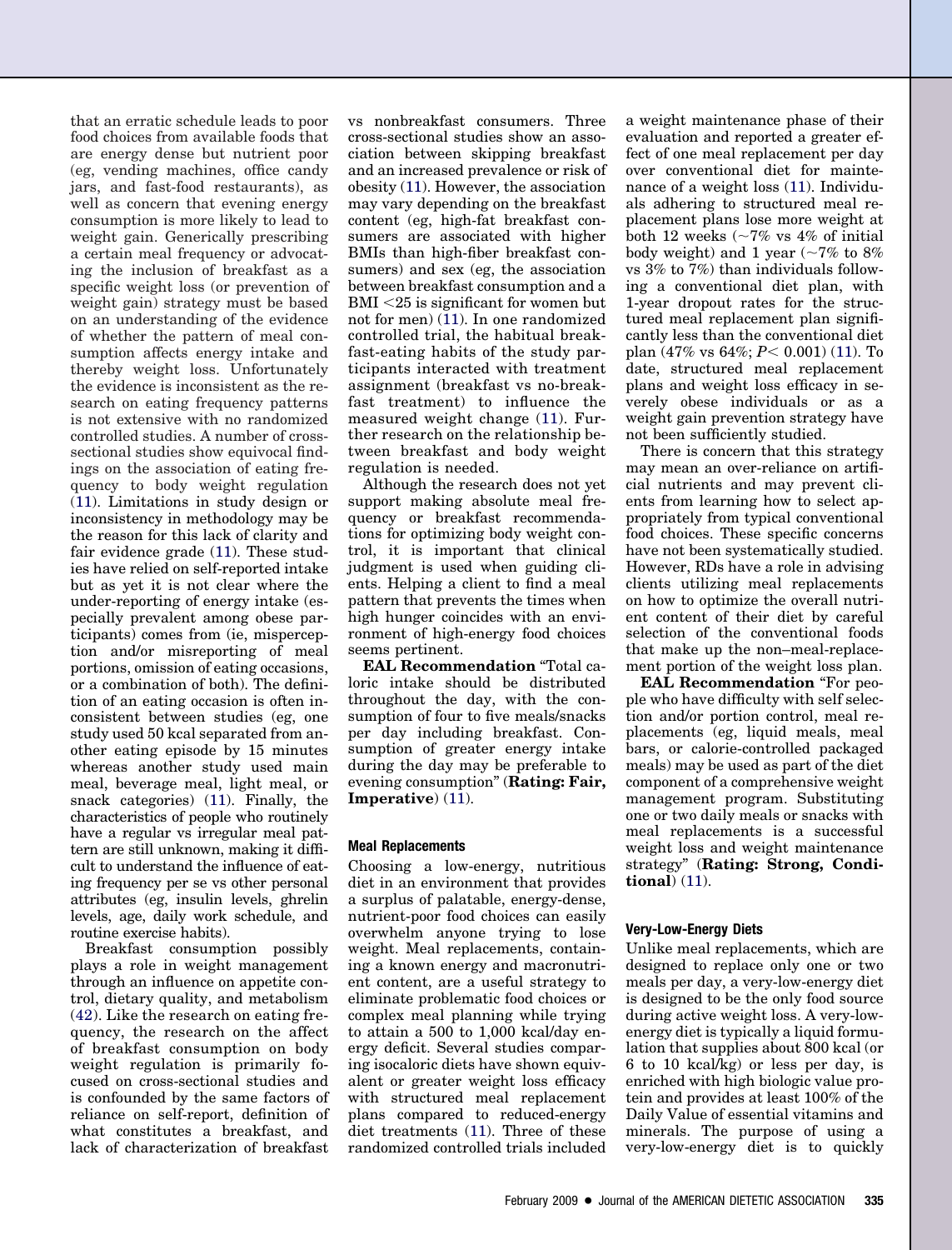achieve a large weight loss while providing adequate nutrition and preserving lean body mass as much as possible. Medical monitoring is necessary during the rapid weight loss phase and the medical risk makes a very-low-energy diet inappropriate for individuals with a BMI  $<$ 30. Although there is good evidence that adherence to a very-low-energy diet results in significant weight loss of 15 to 5% of initial body weight over 12 to 16 weeks, maintenance of that weight loss is problematic [\(11,43\)](#page-13-0). In 1998, the NHLBI expert panel recommended against the use of very-lowenergy diets. The decision was based on studies showing no differences in long-term weight losses between verylow-energy diets and low-energy diets primarily because of greater weight regain with very-low-energy diets [\(12\)](#page-13-0). Although there have been many studies evaluating the long-term maintenance of weight loss following very-low-energy diets, the majority have been case-series with no direct comparison with a low-energy diet culminating in equivocal results [\(11\)](#page-13-0). A recent meta-analysis was conducted evaluating six randomized controlled trials that each included very-low-energy diet and low-energy diet comparisons for short-term and long-term (at least 1 year follow-up) weight loss [\(43\)](#page-14-0). Despite significantly greater short-term weight loss with very-low-energy diets  $(16.1\% \pm 1.6\%)$ vs  $9.7\% \pm 2.4\%; P=0.0001$ , the weight loss was similar between very-low-energy diets and low-energy diets for long-term weight loss  $(6.3\% \pm 3.2\%$  vs  $5.0\% \pm 4.0\%$ ;  $P > 0.2$ ) [\(43\)](#page-14-0). Overall attrition in the six studies was not different between the very-low-energy diet and low-energy diet groups.

The use of very-low-energy diets has been increasingly prescribed before bariatric surgery to reduce overall surgical risk in patients with severe obesity. There is indication that the use of very-low-energy diets for at least 2 weeks reduces liver size although up to 6 weeks may be more ideal for clinically significant decreases in abdominal adiposity [\(44\)](#page-14-0). Further research is necessary to evaluate the efficacy of this strategy for surgery candidates with severe obesity.

**EAL Conclusion** "Adherence to a very-low-calorie diet, defined as 800 kcal or 6 to 10 kcal/kg or less, results in significant weight loss" (**Grade**  $I = Good$ ) [\(11\)](#page-13-0).

**EAL Conclusion** "Adherence to a very-low-calorie results in lower calorie intakes and therefore significantly greater initial weight loss than reduced-calorie diets" (**Grade IGood**)  $(11)$ .

**EAL Conclusion** "While adherence to a very-low-calorie results in significant initial weight loss, studies report varying levels of weight regain based on differences in weight maintenance strategies" (**Grade IGood**) [\(11\)](#page-13-0).

#### **Physical Activity**

An energy deficit of 500 to 1,000 kcal/d is necessary to achieve a 1- to 2-lb weight loss per week [\(11\)](#page-13-0). Producing this energy deficit through physical activity alone is extremely difficult for most adults. Few studies have used a large enough physical activity "dose" to achieve a 5% weight loss using a physical activity intervention alone [\(45\)](#page-14-0). Weight-loss studies have shown only small reductions in body weight with physical activity treatment compared to no-treatment control groups [\(45\)](#page-14-0). However, the magnitude of weight change due to physical activity is additive to that associated with a dietary intervention achieving energy restriction [\(45\)](#page-14-0). The influence of physical activity on weight loss depends on the ability of an individual to engage in adequate levels of exercise such that the energy cost of exercise is greater than typical fluctuations or compensatory changes in energy intake. Depending on body size, fitness level, and exercise intensity, an individual may burn an additional 1,000 kcal per week by exercising 30 minutes 5 days a week. In comparison, an extra 1,000 kcal could easily be consumed by miscalculating portion sizes and/or a couple of extra snacks or beverages. However, despite its modest impact on weight loss, physical activity is important for improving health-related outcomes related to many obesity comorbidities (eg, heart disease, cancer, and diabetes) [\(45,46\)](#page-14-0) although additional research is required to understand this relationship in individuals with BMI 40. Regular physical activity is also associated with a lower risk of death regardless of BMI [\(47\)](#page-14-0). Therefore, it is important that physical activity is included in obesity treatment programs.

Although its influence on weight loss may be minimal, physical activity appears to be crucial in the prevention of weight regain. Many correlation studies show a strong association between physical activity at follow-up and maintenance of a weight loss [\(45,48,49\)](#page-14-0). Doubly-labeled water studies indicate that physical activity in the range of 11 to 12 kcal/kg/day maybe necessary to prevent weight regain following a weight loss [\(50\)](#page-14-0). Data from the National Weight Control Registry also indicate that a high level of daily physical activity may be necessary to prevent weight regain [\(51\)](#page-14-0). The National Weight Control Registry is a registry of more than 3,000 individuals who have successfully maintained at least a 30-lb weight loss for a minimum of 1 year. These individuals report using a variety of methods to lose weight initially, but more than 90% report exercise as crucial to their long-term weight-loss maintenance. They report expending, on average, 2,682 kcal per week in exercise, an energy equivalent of walking 4 miles 7 days a week [\(51\)](#page-14-0). It has been proposed that high levels of physical activity allows for a post-reduced individual to sustain a lowered energybalance level without overly restricting food intake [\(52\)](#page-14-0).

Specific physical activity recommendations were included for the first time in the 2005 Dietary Guidelines [\(17\)](#page-13-0). These recommendations included three categories related to weight management goals. The first recommendation, to reduce the risk of chronic disease in adulthood, is for 30 minutes of moderate-intensity physical activity on most days of the week. The second recommendation, to help manage body weight and prevent weight gain in adulthood, is to engage in 60 minutes of moderate- to vigorous-intensity activity on most days of the week. Finally, to prevent weight regain after weight loss, engage in 60 to 90 minutes of daily moderate-intensity physical activity while not exceeding energy requirements. The first Federal Physical Activity Guidelines for Americans were issued in late 2008 [\(45\)](#page-14-0). These guidelines provided a comprehensive summary of the scientific evidence for the health benefits of physical activity and have similar recommendations to the 2005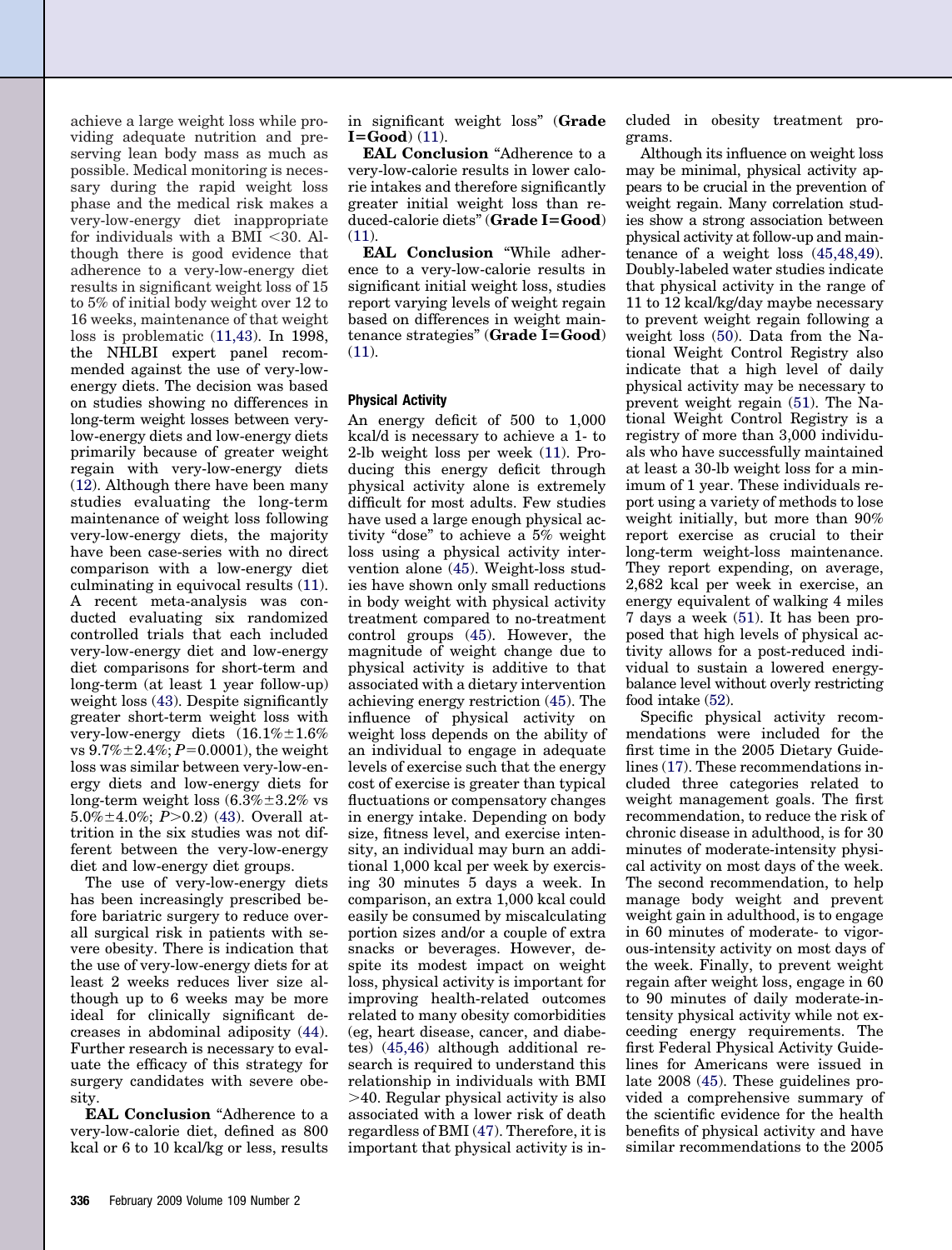Dietary Guidelines—all adults should avoid inactivity and health benefits (including weight control benefits) increase as physical activity increases [\(45\)](#page-14-0). Unlike the recommendations in the 2005 Dietary Guidelines [\(17\)](#page-13-0), the Physical Activity Guidelines make recommendations in weekly vs daily doses: at least the equivalent of 150 minutes/week of moderate-intensity aerobic physical activity for substantial health benefits and 300 minutes/ week of moderate-intensity physical activity for more extensive health benefits [\(45\)](#page-14-0). Acknowledging the great interindividual variability that exists with physical activity and achieving/ maintaining a healthful weight, these guidelines suggested that many people may need more than the equivalent of 150 minutes/week of moderate-intensity physical activity to maintain their weight and more than 300 minutes/ week to meet weight-control goals [\(45\)](#page-14-0). RDs have a role in reinforcing these recommendations that will help clients achieve appropriate physical activity goals through the different phases of weight management (ie, prevention of weight gain, weight loss, and sustaining a weight loss).

Pedometers and step counters are frequently used to promote daily physical activity. These small, relatively inexpensive devices are worn at the hip and track the number of steps taken per day. Individuals wearing these devices can track their daily variability in steps and/or compare daily steps against a prescribed step goal (both behaviors that may promote problem-solving to prevent unnecessarily low step days). 10,000 steps per day is an appropriate daily step goal consistent with the 30 minutes of moderate-intensity physical activity recommendation of the 2005 Dietary Guidelines [\(53\)](#page-14-0); however, a higher step goal would be necessary to either produce weight loss by physical activity alone or to maintain a weight loss. A recent meta-analysis of 26 studies (eight randomized controlled trials and 18 observational studies) evaluating pedometer use showed that physical activity in pedometer users increased 26.9% over baseline [\(54\)](#page-14-0). Having a step goal, such as 10,000 steps per day, was an important predictor of increased physical activity  $(P=0.001)$  [\(54\)](#page-14-0). Noted limitations of this meta-analysis were the lack of long-term follow up, small study sizes, as well as inability to account for the influence of additional study components such as step diaries and physical activity counseling. In addition, as the mean preintervention BMI of study participants was  $30\pm3.4$ , the efficacy of pedometer use in people with severe obesity  $(BMI > 40)$  was not evaluated. Use of pedometers in severely obese individuals deserves further research.

#### **Behavioral Interventions**

Historically, cognitive behavioral treatment of obesity developed from the belief that obesity was the result of maladaptive eating and exercise habits, which could be corrected by the application of learning principles [\(55\)](#page-14-0). Today, it is understood that body weight is affected by factors other than behavior, including genetic, metabolic, and hormonal influences [\(56,57\)](#page-14-0). Although behavior modification is only one piece of the puzzle, behavior therapy can help individuals develop a set of skills to achieve a more healthful weight [\(34,58,59\)](#page-13-0).

**What Is Cognitive Behavioral Therapy?** Cognitive behavioral therapy is based largely on principles of classical conditioning, which assert that eating is often prompted by antecedent events (ie, cues) that become strongly linked to food intake [\(55\)](#page-14-0). Cognitive behavioral therapy helps patients identify cues that trigger inappropriate eating (and activity) behaviors and learn new responses to them [\(60\)](#page-14-0). Treatment also seeks to reinforce (or reward) the adoption of positive behaviors. Cognitive behavioral therapy has several distinguishing characteristics [\(61\)](#page-14-0): it is goal-directed (measurable outcomes), process-oriented (helps people decide how to change), and advocates small rather than large changes. The behavior change process is facilitated through the use of a variety of problem-solving tools and usually includes multiple components such as nutrition education, keeping food and activity records (ie, self-monitoring), controlling cues associated with eating (ie, stimulus control), problem solving, cognitive restructuring, and physical activity [\(60\)](#page-14-0). These components comprise the behavioral package. ADA's Nutrition Counseling work group is currently reviewing the evidence to determine how effective individual components of the behavioral package (ie, self-monitoring, stimulus control, problem solving, social support, and cognitive restructuring) are in changing behavior and promoting weight loss in adults.

**Cognitive Behavioral Therapy and Weight Loss.** A limited number of studies have evaluated the intermediate (6 to 12 months) effectiveness of cognitive behavioral therapy on weight loss.

**EAL Conclusion** "One neutral quality, 6-month randomized controlled trial (86 obese adults) provides evidence that intermediate duration (6-12 months) behavioral therapy and behavioral therapy combined with a personalized system of skill acquisition targeting weight loss is more effective than weight loss education alone in facilitating weight loss, decreasing both total energy intake and percent of calories from fat, and increasing physical activity" (**Grade IIILimited**) [\(11\)](#page-13-0).

Compared to patients with obesity receiving the weight-loss educational program (ie, 6 monthly education sessions on nutrition, behavioral strategies for changing eating and exercise habits, and guidelines for increasing physical activity), patients with obesity who either received standard behavior therapy (ie, 25 weekly sessions on self-monitoring, goal setting, stimulus control, and cognitive restructuring) or behavior therapy plus personalized skill acquisition (ie, behavior therapy plus reinforcement [monetary rewards] contingent on individual mastery of specific skills related to eating and exercise behaviors) lost significantly more weight at 6 months.

Small randomized trials evaluating the effects of cognitive behavioral therapy on weight loss over 2 years have also shown positive effects on weight control though weight gain is typically observed over time.

**EAL Conclusion** "One neutral quasi-experimental (84 participants received behavior therapy) and two positive randomized controlled trials (65 participants received behavior therapy and a very-low-calorie diet) evaluated behavior therapy as a component of a weight-loss program of long-term duration  $(\geq 12$  months). Behavior therapy was not always the variable of randomization. Participants receiving behavior therapy lost weight at the conclusion of treatments. Upon follow-up there was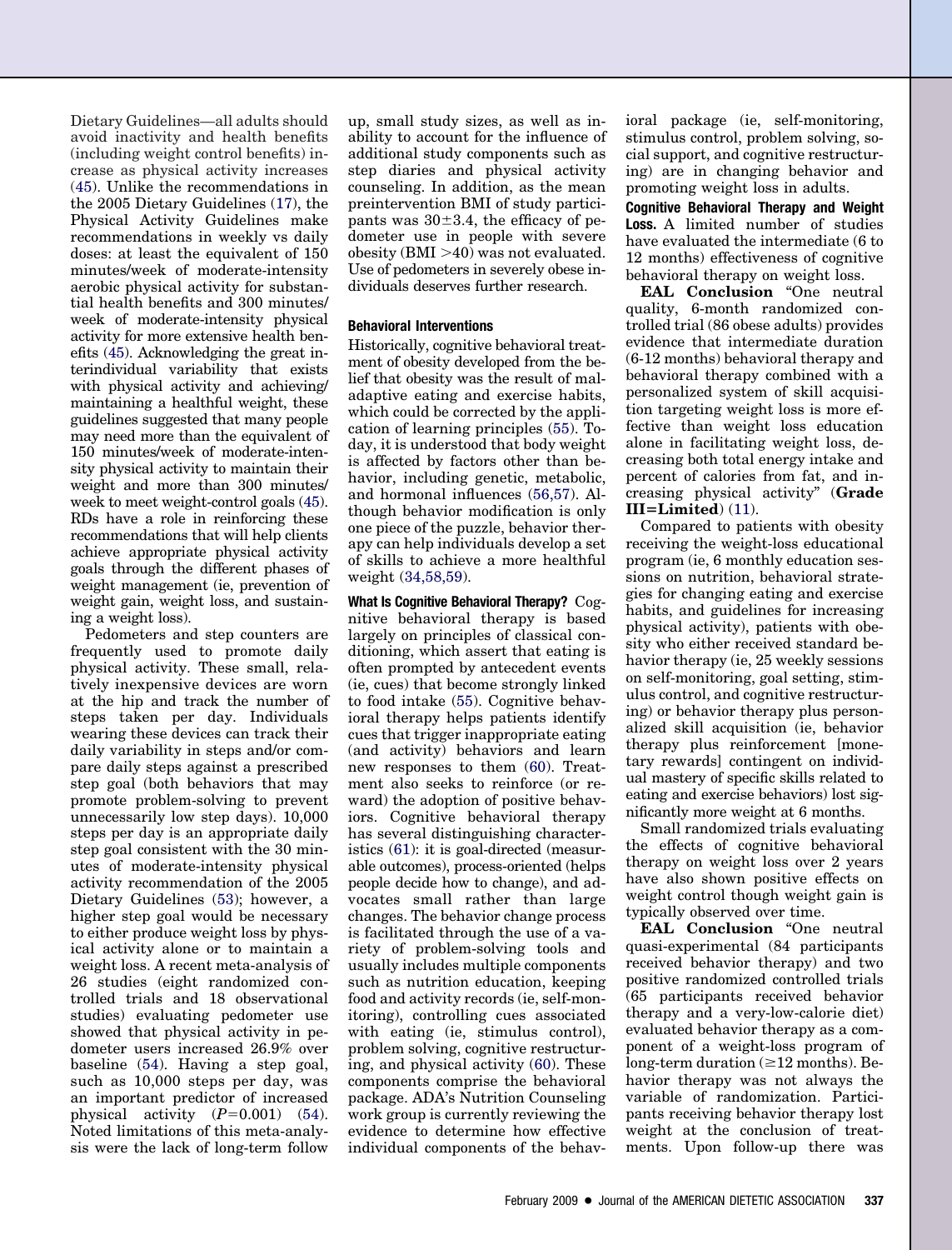some weight regain but participants remained at a lower weight than baseline. Studies that included a very-low-calorie diet to initiate rapid initial weight loss, combined with behavior therapy, also appeared to produce long-term weight loss. [*Note*: This is not a statement recommending very-low-energy diets or suggesting that very-low-energy diets are more beneficial than low-energy diets.]" (**Grade IIFair**) [\(11\)](#page-13-0).

A number of large randomized studies examined the effects of cognitive behavioral therapy on diabetes and cardiovascular disease risk. Given the beneficial effect of weight reduction on these disease states, weight loss is often an outcome that is evaluated. The typical design of many behavioral studies is group meetings weekly for the initial treatment phase (approximately 3 to 6 months), biweekly (every other week) meetings for the maintenance phase (6 to 12 months), and monthly or bimonthly for the later phases of the study (12 to 24 months) [\(33,61-64\)](#page-13-0).

The PREMIER, Diabetes Prevention Program, Finnish Diabetes Prevention, and Look AHEAD studies are examples of large, multicenter, randomized studies that demonstrate the influence of behavior modification on weight loss, diabetes, and cardiovascular disease risk [\(33-35,58,59\)](#page-13-0). Participants in the PREMIER study were randomly assigned to either a control group (single advice-giving session) or one of two behavior modification intervention groups, which differed in diet prescription [\(35\)](#page-13-0). Significantly greater weight losses were observed in the intervention groups compared to the control group at 6 months. There were no significant differences in weight loss between the intervention groups, suggesting that behavior modification had a stronger influence on weight loss than the prescribed method of energy restriction.

The Diabetes Prevention Program showed that intensive behavior modification is not only more efficacious in producing weight loss and improving health than general recommendations but also more efficacious than pharmacotherapy [\(33\)](#page-13-0). Participants in the intensive lifestyle group lost significantly more weight and also had a significantly lower incidence of type 2 diabetes than those taking metformin or placebo. Similar findings were observed in the Look AHEAD study, which compared the effectiveness of a behavioral intervention program and enhanced usual care (ie, diabetes support and education) on weight loss and the prevention of cardiovascular disease in individuals with type 2 diabetes [\(32\)](#page-13-0). Not only did individuals in the behavioral intervention group lose more weight at 1 year, they also observed greater reductions in medication use, fasting glucose, hemoglobin A1c, blood pressure, triglyceride levels, and greater increases in high-density lipoprotein levels.

The Finnish Diabetes Prevention study also compared the efficacy of lifestyle modification and usual care in individuals at high risk for type 2 diabetes [\(58\)](#page-14-0). This study was ended early due to clear differences in outcomes (ie, body weight, plasma glucose, risk of type 2 diabetes) between intervention and control groups. The extent to which lifestyle changes and risk reduction remained after discontinuation of active counseling was studied in a follow-up to the Finnish Diabetes Prevention study [\(32\)](#page-13-0). The incidence of diabetes and body weight was examined for a total of 7 years. The relative risk for developing type 2 diabetes remained significantly less in individuals who were in the lifestyle intervention group and was related to the success in maintaining weight loss; eating a low-fat, high-fiber diet; and engaging in physical activity. These findings are encouraging but behavior therapy's effectiveness for long-term weight maintenance has not been shown in the absence of continued behavioral intervention [\(12\)](#page-13-0). Long-term follow-up of patients undergoing behavior therapy shows a return to baseline weight in the great majority of subjects in the absence of continued behavioral intervention [\(12\)](#page-13-0).

Although these studies have limitations (ie, participant-clinician contact and instruction was greater in the intervention groups; therefore, these studies do not simulate treatment in the real world because of their high intensity and frequency), these welldesigned efficacy studies show that behavioral treatment in combination with low-energy, low-fat diets have positive effects on weight control and, more importantly, on comorbid conditions.

As a means to determine whether

the results of lifestyle intervention studies can be replicated in the real world, researchers designed the Good Ageing in Lahti Region Program, a lifestyle implementation study designed for primary health care settings [\(65\)](#page-14-0). Although the outcomes were less robust than more intensive efficacy studies, favorable lifestyle changes were reported and weight gain was prevented, suggesting on overall positive effect of lifestyle counseling in real-life settings. Additional studies are needed to determine the effectiveness of clinic-based behavioral treatment on weight gain prevention, weight loss, and weight maintenance.

Findings from these studies suggest that cognitive behavioral therapy combined with a healthful diet and physical activity results in significant weight loss in the short-term. Individuals lose approximately 8% to 11% of their initial body weight during the treatment phase (24 to 32 weeks) but slowly regain weight over time (ie, approximately 4% to 8% and 2% to 4% of their initial body weight after 48 and 72 weeks, respectively) [\(66-69\)](#page-14-0). Five years after treatment, 50% or more of patients have returned to their baseline weight [\(68\)](#page-14-0); however, there is some evidence to suggest that individuals who participate in maintenance therapy (twice a month for 1 year) after initial treatment maintain most of their weight loss at follow-up (ie, approximately 10% and 8% of their initial body weight after 48 and 72 weeks, respectively) [\(69-73\)](#page-14-0).

**Strategies for Augmenting Outcomes.** Although cognitive behavioral treatment provides individuals with a set of skills to handle barriers to eating healthfully and being active, overcoming barriers is a difficult endeavor in a fast-paced environment that encourages overconsumption of energydense, palatable, low-cost foods and promotes energy-saving devices [\(8\)](#page-13-0). A healthful lifestyle requires significant planning, proficiency in making appropriate choices and estimating portion sizes, and diligence in monitoring energy intake and activity, all of which take time to develop and maintain. As such, strategies for simplifying and making this process more practical by providing structure and reducing time spent in meal planning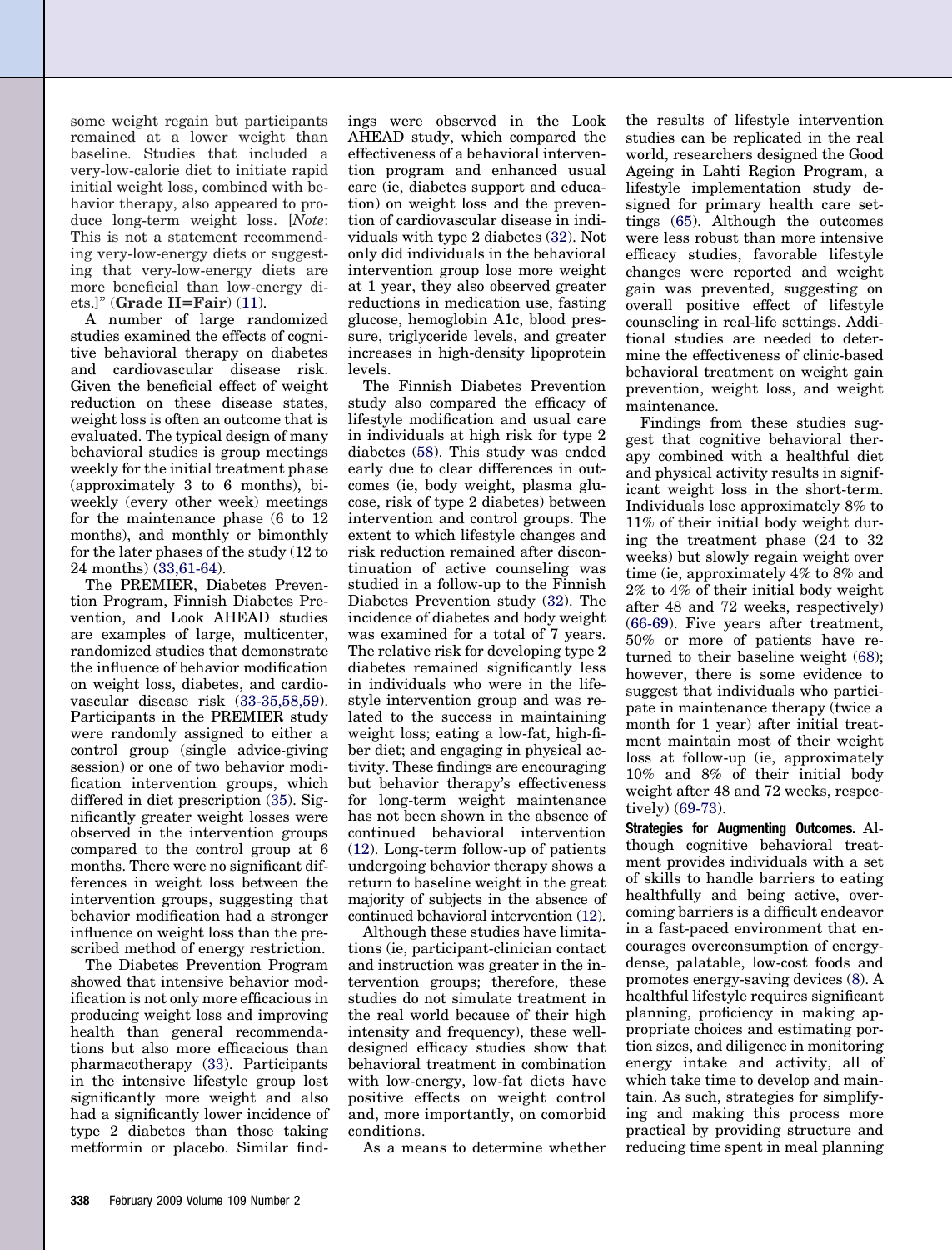and decision making (eg, meal replacements as described above) may be useful for some people.

**EAL Recommendation** "A comprehensive weight management program should make maximum use of the multiple strategies for cognitive behavioral therapy (ie, self-monitoring, stress management, stimulus control, problem solving, contingency management, cognitive restructuring, and social support). Cognitive behavior therapy in addition to diet and physical activity leads to additional weight loss. Continued behavioral interventions may be necessary to prevent a return to baseline weight" (**Rating: Strong, Imperative**) [\(11\)](#page-13-0).

Further research is needed to identify the most potent components of the behavior modification package, as well as additional interventions (eg, body image therapy) and counseling techniques (eg, motivational interviewing) that might be added to assist patients in making behavior change and to improve efficacy, especially in the long term. It is possible that there is no single behavioral tool that works best. Instead it may be more important to match behavioral tools with each individual's unique set of characteristics. These are the type of questions that need further attention and research.

#### **Pharmacotherapy**

Current medications that have been approved by the Food and Drug Administration (FDA) for long-term treatment of "clinically significant" obesity (BMI  $>30$  or BMI 27 to 29 with one or more obesity-related disorders) include sibutramine and orlistat. These two medications have been evaluated in multiple randomized controlled trials (44 for sibutramine, 29 for orlistat). Medication combined with lifestyle modification is more effective than placebo with lifestyle modification in promoting weight loss in adults with overweight and obesity [\(74\)](#page-14-0). The safety and efficacy of the currently approved drug therapies have not been evaluated in children or older adults and there is limited information on adolescents  $(75)$ .

**Sibutramine.** Sibutramine is a centrally acting serotonin and adrenergic reuptake inhibitor. Meta-analysis indicates an average loss of 4.5 kg more per year over placebo [\(74\)](#page-14-0). Hypertension and increased heart rate are potential complications so it is contraindicated for individuals with known heart disease, uncontrolled hypertension, heart failure, stroke, and arrhythmias. Sibutramine is also contraindicated with monoamine oxidase inhibitors and other serotonin uptake inhibitors, which include medications for depression and migraine [\(76\)](#page-14-0). The evaluation of the reported cardiovascular effects has determined that the risk-benefit ratio remains favorable  $(77)$ 

**Orlistat.** Orlistat is a pancreatic lipase inhibitor that inhibits the absorption of up to 30% of dietary fat [\(78\)](#page-14-0). In the 22 studies that reported 12-month data, those treated with orlistat lost 2.89 kg more than those on placebo. Steatorrhea, bloating and distension, and anal leakage are potential side effects if dietary fat is not restricted, and one must be alert for possible fatsoluble vitamin deficiencies. With the long-term safety record that has been achieved, orlistat has been approved for over-the-counter sales at a reduced dosage.

**Phentermine.** Phentermine is a sympathomimetic anorexogenic agent and the most widely prescribed weight loss agent in the United States; however, its use is approved by the FDA for only 3 months [\(79\)](#page-14-0). In the six placebo-controlled studies available, published between 1975 and 1999, the duration of treatment was between 2 and 24 weeks with an average weight loss of 3.6 kg over placebo. Side effects include insomnia, constipation, and dry mouth. Intermittent dosage in a randomized controlled trial produced greater weight loss than placebo [\(80\)](#page-14-0).

The continued increase in the prevalence of obesity speaks to the unmet medical needs for safe and effective medications [\(81\)](#page-14-0). Pharmacotherapy research is currently focusing on: central nervous system agents that affect neurotransmitters, including antidepressants (bupropion), antiseizure agents (topiramate, zonisamide), and some dopamine antagonists; leptin/insulin/ central nervous system agents, including leptin analogues or promoters, ciliary neurotropic factor (Axokine, Regeneron Pharmaceuticals, Tarrytown, NY), neuropeptide-Y, and agouti–related peptides,  $\alpha$ -melanocyte analogues, and adiponectin; gastrointestinal-neural pathway agents to increase cholecystokin or decrease ghrelin activity; enhancers of energy expenditure, UCP2 and UCP3 uncoupling proteins, and thyroid receptor agonists; and inhibitors of fatty acid synthesis [\(82\)](#page-14-0).

Leptin has undergone phase two testing, but data at this time do not indicate leptin has the potential to be clinically useful for the modification of weight status [\(83\)](#page-14-0). Both Axokine [\(84\)](#page-14-0) and rimonabant [\(85,86\)](#page-14-0) are in stage three trials. Fenfluramine, alone or in combination with phentermine, produced effective weight loss but serious side effects resulted [\(87\)](#page-15-0). This voluntary medication withdrawal slowed effort for the use of combined medications. Currently three trials of combined medications are in progress:  $Q$ nexa (topiramate+phentermine) (Vivus, Inc, Mountainview, CA), Ex $calia (bupropion+zonisamide) (Orexi$ gen Therapeutics, La Jolla, CA [now called Empatic]), and Contrave (bu $propion + nalt$ rexone) (Orexigen Therapeutics, La Jolla, CA).

Herbal preparations for weight loss do not have standardized amounts of active ingredients and harmful effects have been reported [\(88,89\)](#page-15-0). Certain over-the-counter preparations containing phenylpropanolamine (and related compounds) have no proven efficacy for short- or long-term weight loss and are recalled because of the incidence of hemorrhagic stroke [\(90,91\)](#page-15-0). Ephedrine plus caffeine, and fluoxetine have been tested for weight loss, but are not FDA-approved, and over-the-counter and herbal weight loss preparations are currently not recommended [\(75\)](#page-14-0).

It has been shown that small reductions in body weight (5%) can affect obesity-related comorbidities [\(92\)](#page-15-0). If such reductions are achieved with medications, data indicate that those medications be continued long-term to maintain the change in weight status [\(93\)](#page-15-0). For those considering pharmacologic treatment for obesity, it should be noted that medications can lead to modest weight losses at 1 to 2 years, but that data are not available on long-term effectiveness and safety [\(77\)](#page-14-0).

When weight loss drugs are prescribed they should be only as part of a comprehensive treatment plan in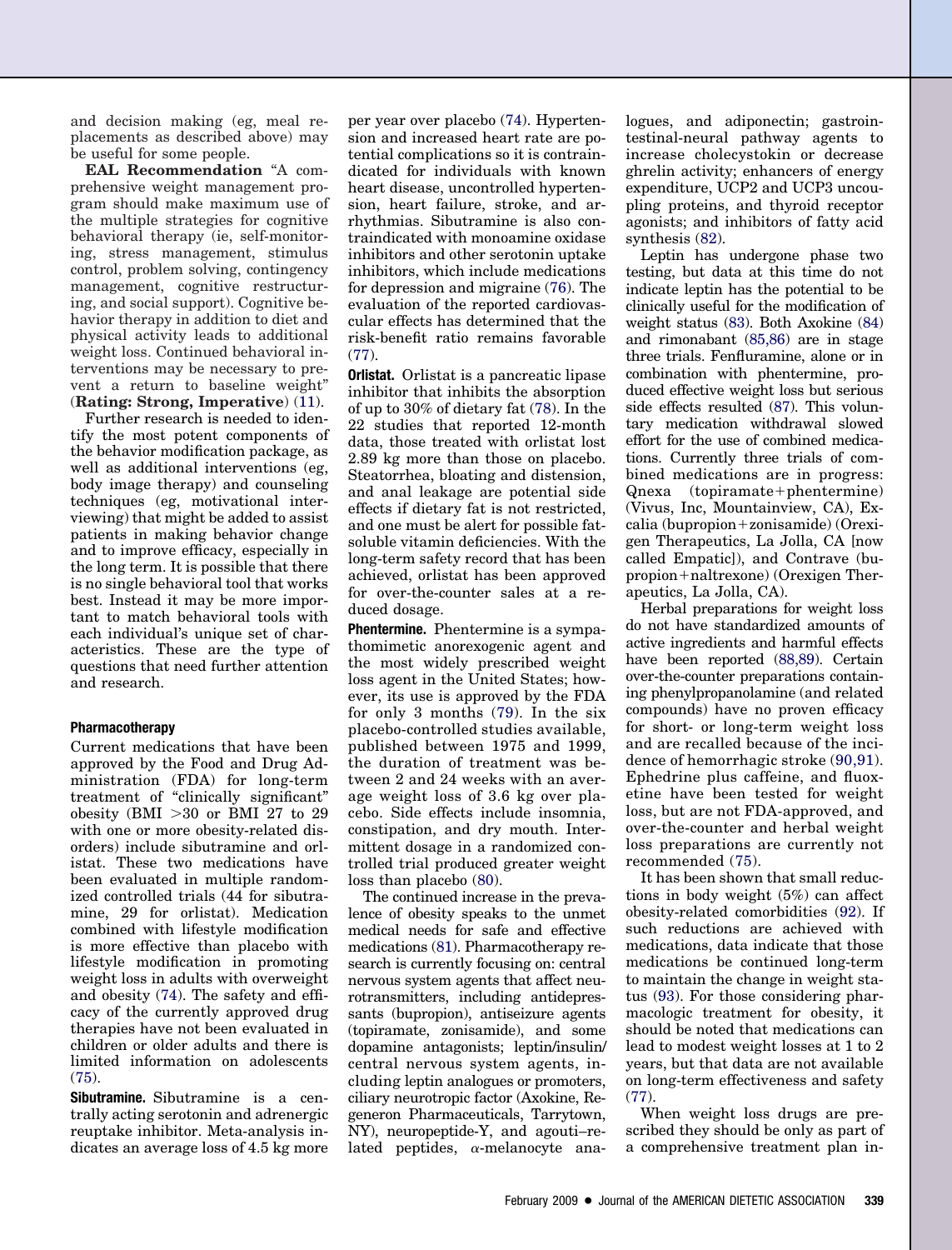cluding behavior therapy, diet, and physical exercise [\(12\)](#page-13-0).

**EAL Recommendation** "FDA-approved weight loss medications may be part of a comprehensive weight management program. RDs should collaborate with other members of the health care team regarding the use of FDA-approved weight loss medications for people who meet the NHLBI criteria. Research indicates that pharmacotherapy may enhance weight loss in some overweight and obese adults" (**Rating: Strong, Imperative**) [\(11\)](#page-13-0).

#### **Surgery**

Surgery, with its inherent structural change, clearly has an advantage in the long-term success of weight maintenance. It is reserved for patients with severe disease who have failed to find less invasive interventions successful and are at high risk for obesityrelated morbidity and mortality. It is that group with morbid obesity that has increased 400% from 1983 to 2000 [\(94\)](#page-15-0). The patient selection criterion established by the National Institutes of Health for surgery is currently a BMI of 40. If weight-related comorbidities like diabetes, hypertension, and sleep apnea are present, a BMI between 35 and 40 may be considered for a surgical procedure [\(12\)](#page-13-0). Extending bariatric surgery to patients with BMIs of 30 to 34.9 who have comorbid conditions that could be cured or markedly improved by substantial weight loss is under review at this time [\(95\)](#page-15-0).

All data indicate that for the morbidly obese, bariatric surgery is the most effective therapy available for weight management and can result in improvement or resolution of the obesity-related comorbidities and improved quality of life [\(96\)](#page-15-0). Therefore, it is important that RDs working in weight management are knowledgeable about the common surgical procedures, their mechanisms of producing weight loss, as well as the complications and concerns. It is of note that surgical procedures to promote weight loss are continually evolving. At the current time there are four commonly used procedures to assist weight loss by restricting food intake and/or a combination of restricting intake and producing malabsorption. Food intake may be reduced by the placement of an adjustable band that allows only a small amount of food to enter the stomach or by the removal of part of the stomach to produce a gastric sleeve. Gastric bypass operations, Roux-en-Y gastric bypass, and the extensive gastric bypass (biliopancreatic diversion, with duodenal switch) create a small pouch by stapling or removal of portions of the stomach, and also bypass the duodenum and other segments of the small intestines, thus producing malabsorption along with restriction. These procedures have acceptable operative risk from 0.5% to 0.6% when performed by skilled surgeons [\(97-99\)](#page-15-0). A fifth procedure, vertical banded gastroplasty, has decreased in use because weight maintenance has been problematic [\(100,101\)](#page-15-0).

Surgeon skill and a medical center's bariatric surgery volume are important factors in evaluating surgical outcomes. The American Society of Metabolic and Bariatric Surgery and the American College of Surgeons have established "Centers of Excellence" on the basis of hospital volumes and surgical outcomes. Compared with centers that had <50 cases, high volume centers with  $>100$ cases per year had lower mortality, shorter length of stay, lower overall complications, lower complications of medical care and lower costs [\(102\)](#page-15-0). A nationwide, population-based sample reported 21.9% complications during the initial hospitalization, which increased to 39.6% during the first 180 days [\(103\)](#page-15-0). The definition of a complication from the insurance records varied from an outpatient visit to a hospital readmission. Such data with a broad interpretation of what is a complication contrast sharply with data from the centers of excellence. A Canadian group has established that weight-loss surgery significantly decreases mortality, 0.68% compared with 6.17% in the nonoperated controls as well as the development of new health-related conditions in persons with morbid obesity [\(104\)](#page-15-0). Swedish investigators have recently published their 10.9-year follow-up of operated vs nonoperated controls, which clearly shows long-term weight loss maintenance and decreased overall mortality in those having a bariatric surgical procedure. Mortality from cardiovascular disease and cancer

were reduced [\(105\)](#page-15-0). In the United States, a 7.1-year follow-up of patients with gastric bypass showed the group receiving surgery had longterm mortality reduced by 40% compared with the control population [\(106\)](#page-15-0). Vogel and colleagues reported a reduction in predicted coronary heart disease after bariatric surgery [\(107\)](#page-15-0). Their report emphasized the importance of significant and sustained weight loss as a powerful intervention to reduce future rates of myocardial infarction and death in the morbidly obese. Data from the Canadian health care system showed that long-term health care costs were reduced after a bariatric procedure and the initial costs of surgery were amortized over 3.5 years [\(108\)](#page-15-0). Data are now available that with laparoscopic vs open procedures, the duration of hospitalization has been decreased, wound complications are lower, post operative patient pain is reduced, and bowel function normalizes more quickly [\(102,](#page-15-0) [108,109\)](#page-15-0).

The effectiveness of different surgical procedures comparing both open and laparoscopically performed procedures on diverse populations by surgeons with different levels of expertise is difficult to interpret. For purposes of comparison, a range of weight loss defined as percentage of excessive weight loss (change in BMI/ original  $BMI-24$ ) is commonly used [\(97\)](#page-15-0). The effectiveness of the surgical procedures for weight loss range from 47.5% excessive weight loss for the adjustable gastric band, 61.6% for the gastric bypass, 68.2% for gastroplasty, and 70% for the biliopancreatic diversion with or without the duodenal switch. As noted above, gastroplasty is no longer frequently performed because a high rate of weight regain is documented. The sleeve procedure is increasing in use as a primary procedure for high-risk and elderly patients or as an initial procedure for weight reduction to reduce surgical risk before a second stage of a gastric bypass or the duodenal switch procedure. The excess weight loss reported for the sleeve at 1 year approximates 46% [\(110-113\)](#page-15-0). It is of note that surgery appears to rule over the genetic component of weight status in regard to weight loss responses with surgery and weight maintenance [\(114\)](#page-15-0).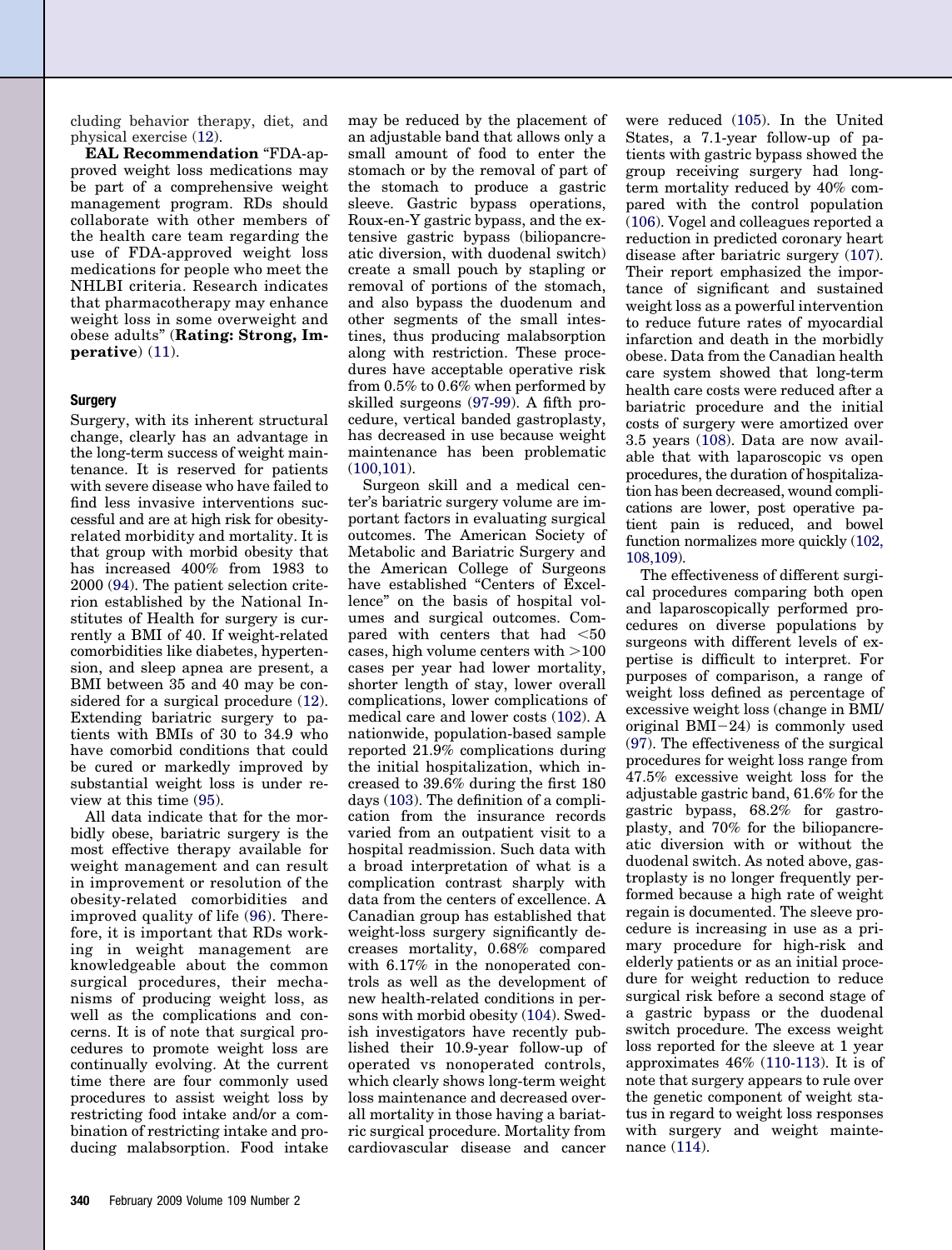**It is important that RDs working in weight management are knowledgeable about the common surgical procedures, their mechanisms of producing weight loss, as well as the complications and concerns.**

Before surgery, patients should be fully evaluated by a multidisciplinary team, including but not limited to a medical doctor, psychiatrist, and an RD. The role of an RD is important during screening to evaluate weight history, efforts to lose weight, food preferences, and food-related behaviors (ie, binge eating) to assist in electing the optimal procedure for the patient. The patient must be informed of the lifestyle changes necessary to decrease postoperative complications and maintain weight loss. Weight loss surgery is more effective when accompanied by pre- and postoperative comprehensive therapy to modify eating, smoking, and exercise behavior. After surgery an RD may play a vital role in promoting lifelong health behavior change and adjustment to postsurgery dietary and supplementation requirements. Such adjunctive therapy increases the likelihood of long-term success and should be a standard component of surgical weight management [\(115,116\)](#page-15-0). All procedures require lifelong medical follow-up and monitoring to avoid and manage possible complications.

Liposuction is another form of surgery with a focus on adipose tissue. Its purpose generally is cosmetic, to alter body contours, and it usually is not considered as a surgical procedure for weight loss [\(117\)](#page-15-0). Investigators in this country have studied the effects of high-volume liposuction on insulin action and risk of coronary artery disease. They reported no improvement in metabolic abnormalities [\(118\)](#page-15-0). This contrasts with the findings of other workers reporting

improvements in insulin resistance and inflammatory markers [\(119,120\)](#page-15-0).

**EAL Recommendation** "Dietitians should collaborate with other members of the health care team regarding the appropriateness of bariatric surgery for people who have not achieved weight loss goals with less invasive weight loss methods and who meet the NHLBI criteria. Separate ADA evidence-based guidelines are being developed on nutrition care in bariatric surgery" (**Rating: Strong, Imperative**) [\(11\)](#page-13-0).

#### **WEIGHT MAINTENANCE**

As demonstrated in the preceding sections, it is possible to lose weight using a number of different strategies. However, weight loss is only one phase of the weight management continuum. Prevention of weight gain (at any BMI level) and prevention of weight regain (after a weight loss) anchor either end of this continuum. Each phase of the continuum possibly requires a transition to a different set of strategies and/or skill set.

The research on weight-loss maintenance is relatively new and far from conclusive with retrospective studies of successful weight-loss maintainers [\(121-125\)](#page-15-0) and a small number of prospective studies [\(126-129\)](#page-15-0). Issues confounding the evaluation of research in this area include consensus on amount of weight loss, weight loss duration, time between weight loss and evaluation of weight maintenance, and minimum length of weight maintenance [\(130\)](#page-15-0). Successful weightloss maintenance may be an outcome that is determined by multiple variables, each contributing differently to a successful outcome. Such variables might include factors impacting metabolic as well as behavioral responses such as initial weight loss, comorbid conditions, presence of depression, perception of weight loss success, level of self-monitoring, level of physical activity, type of intervention (including frequency of contact), coping style, and stressful life events among others [\(123,129-133\)](#page-15-0).

The best studied metabolic compensatory responses occurring with weight loss is the concomitant decline in metabolic rate that results in what has been termed an *energy gap* [\(134\)](#page-16-0). This energy gap, estimated to be about 8 kcal/lb lost/day, points to a post-weight

loss need to chronically maintain a lower energy intake or a combination of lowered energy intake and increased energy expenditure—hence, the lifelong commitment portion of the position statement. However, as critical as it is for food and nutrition professionals to support their clients to prevent weight regain, it is not yet clear which maintenance strategy is best prescribed for all individuals.

#### **Responsibilities of Food and Nutrition Professionals in Weight Management**

Many of the ideas expressed below are not evidence-based but are the opinions of this writing group based on experience and knowledge in the field.

An individual's body weight is determined by a combination of genetic, metabolic, behavioral, environmental, cultural, and socioeconomic influences. These diverse influences make treating individuals with overweight and obesity complex. Food and nutrition professionals must understand each of these aspects as they develop a shared decision-making relationship with clients. Food and nutrition professionals should also be aware of their own biases regarding individuals with this condition. In one study of RDs, 87% viewed individuals with obesity as self-indulgent and 32% indicated that individuals with obesity lacked willpower [\(135\)](#page-16-0). These characterizations could affect the style of counseling for clients with obesity.

Food and nutrition professionals should understand the importance of weight gain prevention and the challenge of weight loss maintenance to effectively help their clients maintain normal weight and sustain long-term weight loss. Increased physical activity also appears to be key in successful weight loss maintenance [\(36\)](#page-13-0). RDs, with their understanding of energy balance and energy expenditure along with their skills in teaching behavior change, are in key positions to:

- educate physicians and other health care professionals about the importance of weight-loss maintenance;
- help the public, as well as other health care professionals, to understand the difference between weight loss and weight-loss maintenance; and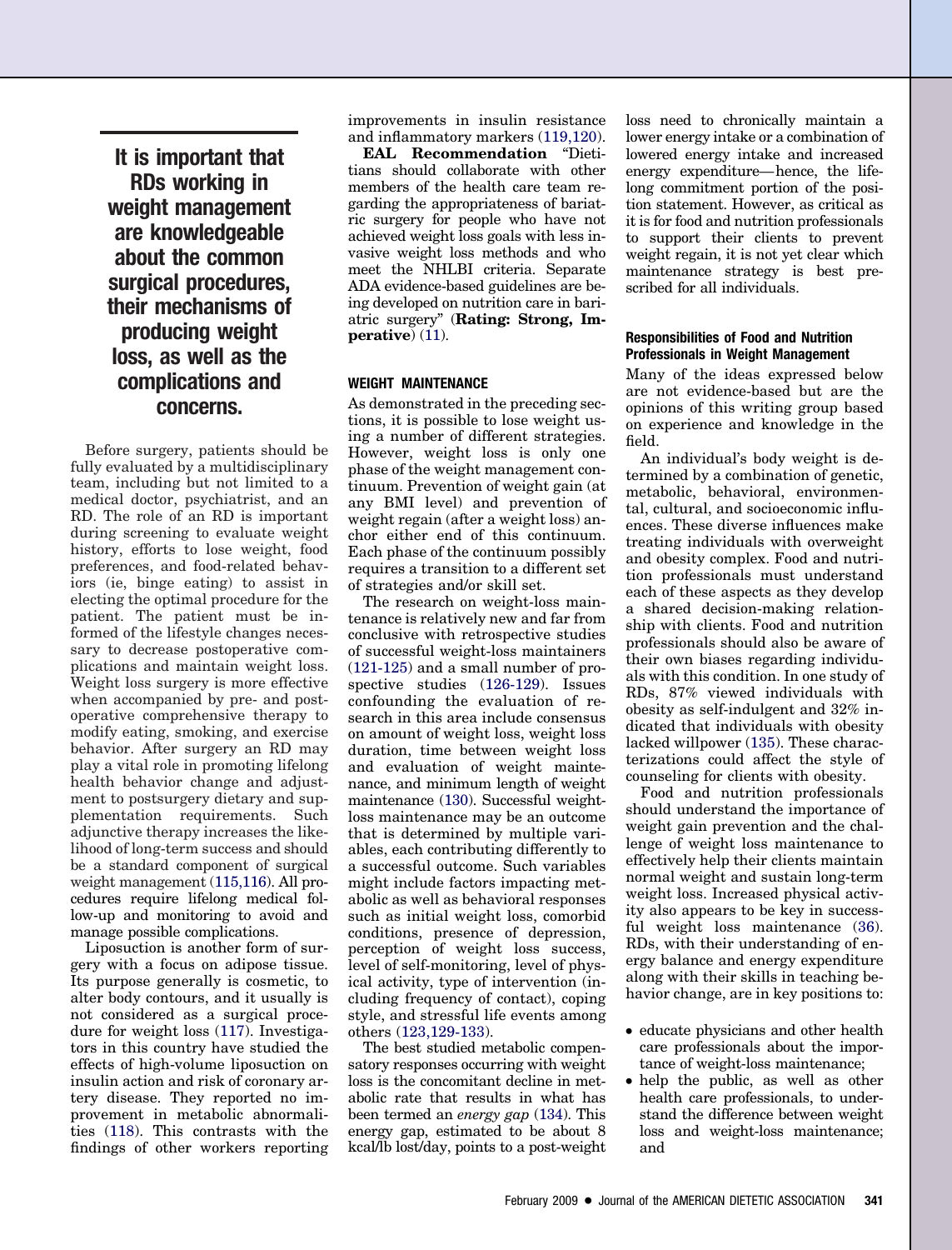• assist clients in developing strategies necessary for achieving weightloss maintenance [\(13\)](#page-13-0).

As RDs counsel patients, they should be aware of the Scope of Dietetics Practice Framework that helps them define what range of services they can provide within a practice setting. It is the professional responsibility of RDs to ensure that competency is maintained to provide safe and effective services to clients with overweight and obesity [\(136\)](#page-16-0).

RDs must remain current on topics related to the treatment and management of patients with obesity, including the knowledge and skills that are required to counsel patients about physical activity.

This may involve an understanding of when patients with obesity should be referred to a certified exercise professional or other appropriate health care provider. Guidance on the situations that may require a referral to an exercise professional and appropriate recommendations for physical activity for adults with overweight and obesity are available through the American College of Sports Medicine, with updated guidelines to be released by the American College of Sports Medicine in February 2009 [\(137\)](#page-16-0). Every opportunity to increase weight management skills should be taken. Attending workshops and symposiums, such as the Certificate of Training in Adult or Pediatric Weight Management sponsored by the ADA Commission on Dietetic Registration, with program content focused on all aspects of obesity, is advised.

**Reimbursement for Obesity Treatment.** Third-party payers cover treatment conditions caused by obesity and sometimes pay for bariatric surgery, but there is little reimbursement for prevention or treatment of obesity without comorbidities. For obesity to be recognized and covered by thirdparty payers, health professionals, including RDs, must supply scientific evidence that a treatment works to improve health outcomes of the beneficiary. Insurers and the public must be presented with effective weight management approaches along with proof that they work. RDs should implement the science-based weight management practice guidelines that

have been developed for both adults and children. RDs need to demonstrate the cost-effectiveness of the strategies with well-designed studies and should use the medical nutrition therapy reimbursement strategies for diabetes and renal diseases as a model for obesity coverage [\(138\)](#page-16-0).

#### **Role of RDs in Providing Care**

The partnership between RDs and their patients should focus on developing strategies that will enhance opportunities for clients to control their own behaviors related to overweight or obesity. Incorporating various behavioral techniques into weight loss counseling is a recommended approach [\(14\)](#page-13-0). RDs need to use their skills and knowledge to support and encourage clients with their weight loss efforts.

If RDs work only with physicians or a team that includes a coordinated group of health professionals with a variety of skills, they should work effectively with the team to achieve the best outcome for the patient. Communication with other health care providers on the team is essential to accommodate the different needs of each patient. Understanding when to refer patients to other health care providers is important in managing patients' needs [\(14\)](#page-13-0).

Within the past several years various committees, foundations, governmental agencies, and professional associations have addressed the increasing prevalence of obesity and overweight in our country. Each of these investigations resulted in a report including action steps or recommendations, many of them related to helping the American public achieve more healthful diets and increasing physical activity. The 2005 Dietary Guidelines addressed the issue by stressing the necessity of energy balance for weight maintenance and for the first time the importance of physical activity [\(19\)](#page-13-0). In *F as in Fat: How Obesity Policies are Failing in America 2007* [\(139\)](#page-16-0), there are two recommendations that relate directly to food and nutrition professionals:

- helping all Americans become more physically active, and
- helping Americans choose more healthful foods.

For food and nutrition professionals to have a substantial influence in achieving these goals, we are challenged to develop new innovative and bold approaches for the prevention and treatment of obesity. The future paradigm will involve populationbased interventions that will require the full cooperation of the entire health care community. The coordinated integration of expertise from different health care disciplines, encompassing a diversity of skills, is necessary to develop innovative ways to tackle the obesity problem. Because RDs are the primary nutrition practitioners, they should share the leadership role with other health professionals in stemming the tide of this obesity epidemic.

> **The partnership between RDs and their patients should focus on developing strategies that will enhance opportunities for clients to control their own behaviors related to overweight or obesity.**

Much of the literature also stresses the importance of working cooperatively with relevant government agencies, appropriate medical and scientific organizations, employer organizations, unions, educational authorities, and the media. In 2001, the Surgeon General's Call to Action identified a public health approach to halting the obesity epidemic in our country [\(140\)](#page-16-0). The Call to Action identified key actions, one of which was to encourage partnerships between health care providers, schools, faith-based groups, and other community organizations in prevention efforts targeted at social and environmental causes of overweight and obesity.

RDs are encouraged to participate in nutrition advocacy at the local, state, and national levels to encourage healthful eating and lifestyle behaviors. More importantly they should become involved in action programs that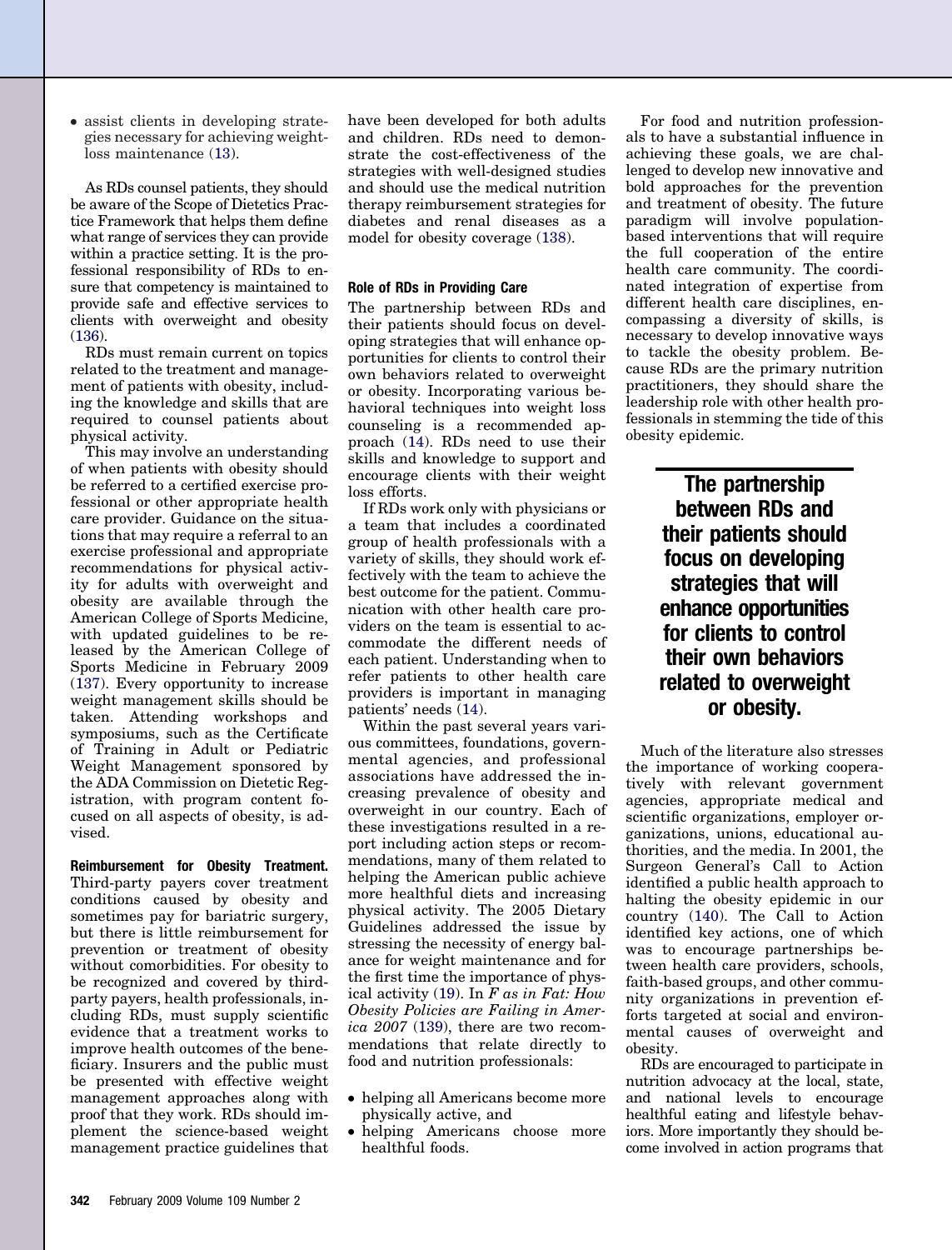<span id="page-13-0"></span>support healthful eating at the grassroots level. RDs have the necessary skills and broad educational preparation to contribute effectively to partnerships that are focused on stemming the obesity epidemic.

The authors thank the reviewers for their many constructive comments and suggestions. The reviewers were not asked to endorse this position or the supporting paper.

#### **References**

- 1. Egger G, Swinburn B. An "ecological" approach to the obesity pandemic. *BMJ*. 1997; 315:477-480.
- 2. Korner J, Aronne LJ. The emerging science of body weight regulation and its impact on obesity treatment. *J Clin Invest*. 2003;111: 565-570.
- 3. Balthasar N. Genetic dissection of neuronal pathways controlling energy homeostasis. *Obesity*. 2006;14(suppl 5):222-227.
- 4. Blundell JE. Perspective on the central control of appetite. *Obesity*. 2006;14(suppl 4): 160S-163S.
- 5. Farooqi IS, Wangensteen T, Collins S, Kimber W, Matatese G, Keogh JM, Lank E, Bottomley B, Lopez-Fernandez J, Ferraz-Amaro I, Dattani MT, Ercan O, Myhre A, Retterstol L, Stanhope R, Edge JA, McKenzie S, Lessan N, Ghodsi M, De Rosa V, Perna F, Fontana S, Barroso I, Undlien DE, O'Rahilly S. Clinical and molecular genetic spectrum of congenital deficiency of the leptin receptor. *N Engl J Med*. 2007;356:237-247.
- 6. Peters JC. Combating obesity: Challenges and choices. *Obes Res*. 2003;11(suppl):7-11.
- 7. Mela DJ. Food choice and intake: The human factor. *Proc Nutr Soc*. 1999;58: 513-521.
- 8. Wadden TA, Brownell KD, Foster GD. Obesity: Responding to the global epidemic. *J Consult Clin Psych*. 2002;70:510-525.
- 9. Ogden CL, Carroll MD, Curtin LR, McDowell MA, Tabak CJ, Flegal KM. Prevalence of overweight and obesity in the United States: 1999-2004. *JAMA*. 2006;295:1549-1555.
- 10. Sturm R. Increases in morbid obesity in the USA: 2000-2005. *Public Health*. 2007;121: 492-496.
- 11. Adult weight management evidence-based nutrition practice guideline. American Dietetic Association Evidence Analysis Library Web site. [http://www.adaevidencelibrary.com/](http://www.adaevidencelibrary.com/topic.cfm?cat=2798) [topic.cfm?cat](http://www.adaevidencelibrary.com/topic.cfm?cat=2798)=2798. Accessed January 2, 2008.
- 12. *The Clinical Guidelines on the Identification, Evaluation, and Treatment of Overweight and Obesity in Adults: The Evidence Report*. Rockland, MD: US Department of Health and Human Services; 1998. NIH Publication No. 98-4083.
- 13. *Nutrition Diagnosis and Intervention: Standardized Language for the Nutrition Care Process*. Chicago, IL: American Dietetic Association; 2007.
- 14. Lacey K, Pritchett E. Nutrition care process and model: ADA adopts road map to quality care and outcomes management. *J Am Diet Assoc*. 2003;103:1061-1072.
- 15. Willett WC, Dietz WH, Colditz GA. Primary care: Guidelines for healthy weight. *N Engl J Med*. 1999;341:427-434.
- 16. Kuczmarski RJ, Flegal KM, Criteria for definition of overweight in transition: Background and recommendations for the United States. *Am J Clin Nutr*. 2000;72: 1074-1081.
- 17. *Nutrition and Your Health: Dietary Guidelines for Americans, 2005*. 6th ed. Washington, DC: US Government Printing Office; 2005:1-19.
- 18. Yanovski SZ, Nelson JE, Dubbert BK, Spitzer RL. Association of binge eating disorder and psychiatric comorbidity in obese subjects. *Am J Psychiatry*. 1993;150: 1472-1479.
- 19. Pickering RP, Grant BF, Chou SP, Compton WM. Are overweight, obese, and extreme obesity associated with psychopathology? Results from the national epidemiological survey on alcohol and related conditions. *J Clin Psychiatry*. 2007; 68:998-1009.
- 20. Kalarchian MA, Marcus MD, Levine MD, Courcoulas AP, Pilkonis PA, Ringham RM, Soulakova JN, Weissfeld LA, Rofey DL. Psychiatric disorders among bariatric surgery candidates: Relationship to obesity and functional health status. *Am J Psychiatry*. 2007;164:328-334.
- 21. Wildman RP, Gu D, Reynolds K, Duan X, He J. Appropriate body mass index and waist circumference cutoffs for categorization of overweight and central adiposity among Chinese adults. *Am J Clin Nutr*. 2004;80:1129-1136.
- 22. Jenkins K, Johnson N, Ofstedal M. Patterns and associations of body weight among older adults in two Asian societies. *J Cross Cult Geront*. 2007;22:83-99.
- 23. Razak F, Anand SS, Shanon H, Vuksan V, Davis B, Jacobs R, Teo KK, McQueen M, Yusuf S. Defining obesity cut points in a multiethnic population. *Circulation*. 2007; 115:2111-2118.
- 24. Compher C, Frankenfield D, Keim N, Roth-Yousey L. Best practice methods to apply to measurement of resting metabolic rate in adults: A systematic review. *J Am Diet Assoc*. 2006;106:881-903.
- 25. Heshka S, Feld K, Yang MU, Allison DB, Heymsfield SB. Resting energy expenditure in the obese: A cross-validation and comparison of prediction equations. *J Am Diet Assoc*. 1993;93:1031-1036.
- 26. Frankenfield DC, Rowe WA, Smith JS, Cooney RN. Validation of several established equations for resting metabolic rate in obese and non-obese people. *J Am Diet Assoc*. 2003;103:1152-1159.
- 27. Blundell JE. Perspective on the central control of appetite. *Obesity*. 2006;14(suppl 4): 160S-163S.
- 28. Berthoud HR. Mind versus metabolism in the control of food intake and energy balance. *Physiol Behav*. 2004;81:781-793.
- 29. Blundell JE. What foods do people habitually eat? A dilemma for nutrition, an enigma for psychology. *Am J Clin Nutr*. 2000;71:3-5.
- 30. Lichtenstein AH, Appel LJ, Brands M, Carnetho M, Daniels S, Franch HA, Franklin B, Kris-Etherton P, Harris WS, Howard B, Karanja N, Lefevre M, Rudel L, Sacks F, Van Horn L, Winston M, Wylie-Rosett J. Diet and lifestyle recommendations revision 2006: A scientific statement from the American Heart Association Nutrition Committee. *Circulation*. 2006;114:82-96.
- 31. Blundell JE, Stubbs RJ. High and low car-

bohydrate and fat intakes: Limits imposed by appetite and palatability and their implications for energy balance. *Eur J Clin Nutr*. 1999;53(suppl 1):S148-S165.

- 32. Lindström J, Ilanne-Parikka P, Peltonen M, Aunola S, Eriksson JG, Hemiö K, Hämäläinen H, Härkönen P, Keinänen-Kiukaanniemi S, Laakso M, Louheranta A, Mannelin M, Paturi M, Sundvall J, Valle TT, Uusitupa M, Tuomilehto J. Sustained reduction in the incidence of type 2 diabetes by lifestyle intervention: Follow-up of the Finnish Diabetes Prevention Study. *Lancet*. 2006;368:1673-1679.
- 33. Knowler WC, Barrett-Connor E, Fowler SE, Hamman RF, Lachin JM, Walker EA, Nathan DM. Reduction in the incidence of type 2 diabetes with lifestyle intervention or metformin. *N Engl J Med*. 2002;346:393- 403.
- 34. Look AHEAD Research Group, Pi-Sunyer X, Blackburn G, Brancati FL, Bray GA, Bright R, Clark JM, Curtis JM, Espeland MA, Foreyt JP, Graves K, Haffner SM, Harrison B, Hill JO, Horton ES, Jakicic J, Jeffery RW, Johnson KC, Kahn S, Kelley DE, Kitabchi AE, Knowler WC, Lewis CE, Maschak-Carey BJ, Montgomery B, Nathan DM, Patricio J, Peters A, Redmon JB, Reeves RS, Ryan DH, Safford M, Van Dorsten B, Wadden TA, Wagenknecht L, Wesche-Thobaben J, Wing RR, Yanovski SZ. Reduction in weight and cardiovascular disease risk factors in individuals with type 2 diabetes: One-year results of the look AHEAD trial. *Diabetes Care*. 2007;30:1374- 1383.
- 35. Appel LJ, Champagne CM, Harsha DW, Cooper LS, Obarzanek E, Elmer PJ, Stevens VJ, Vollmer WM, Lin PH, Svetkey LP, Stedman SW, Young DR; Writing Group of the PREMIER Collaborative Research Group. Effects of comprehensive lifestyle modification on blood pressure control: Main results of the PREMIER clinical trial. *JAMA*. 2003;289:2083-2093.
- 36. Johnstone AM, Horgan GW, Murison SD, Bremner DM, Lobley GE. Effects of a highprotein ketogenic diet on hunger, appetite, and weight loss in obese men feeding ad libitum. *Am J Clin Nutr*. 2008;87:44-55.
- 37. Nordmann AJ, Nordmann A, Briel M, Keller U, Yancy WS, Brehm BJ, Bucher HC. Effects of low-carbohydrate vs low-fat diets on weight loss and cardiovascular risk factors: A meta-analysis of randomized controlled trials. *Arch Intern Med*. 2006;166: 285-293.
- 38. Gardner CD, Kiazand A, Alhassan S, Kim S, Stafford RS, Balise RR, Kraemer HC, King A. Comparison of the Atkins, Zone, Ornish, and LEARN diet for change in weight and related risk factors among overweight premenopausal women. *JAMA*. 2007;297:969-977.
- 39. Young LR, Nestle M. Expanding portion sizes in the US marketplace: Implications for nutrition counseling. *J Am Diet Assoc*. 2003;103:231-234.
- 40. Wansink B, Van Ittersum K. Portion size me: Downsizing our consumption norms. *J Am Diet Assoc*. 2007;107:1103-1106.
- 41. Pedersen SD, Kang J, GA Kline. Portion control plate for weight loss in obese patients with type 2 diabetes mellitus: A controlled clinical trial. *Arch Intern Med*. 2007; 167:1277-1283.
- 42. Timlin MT, Pereira MA. Breakfast fre-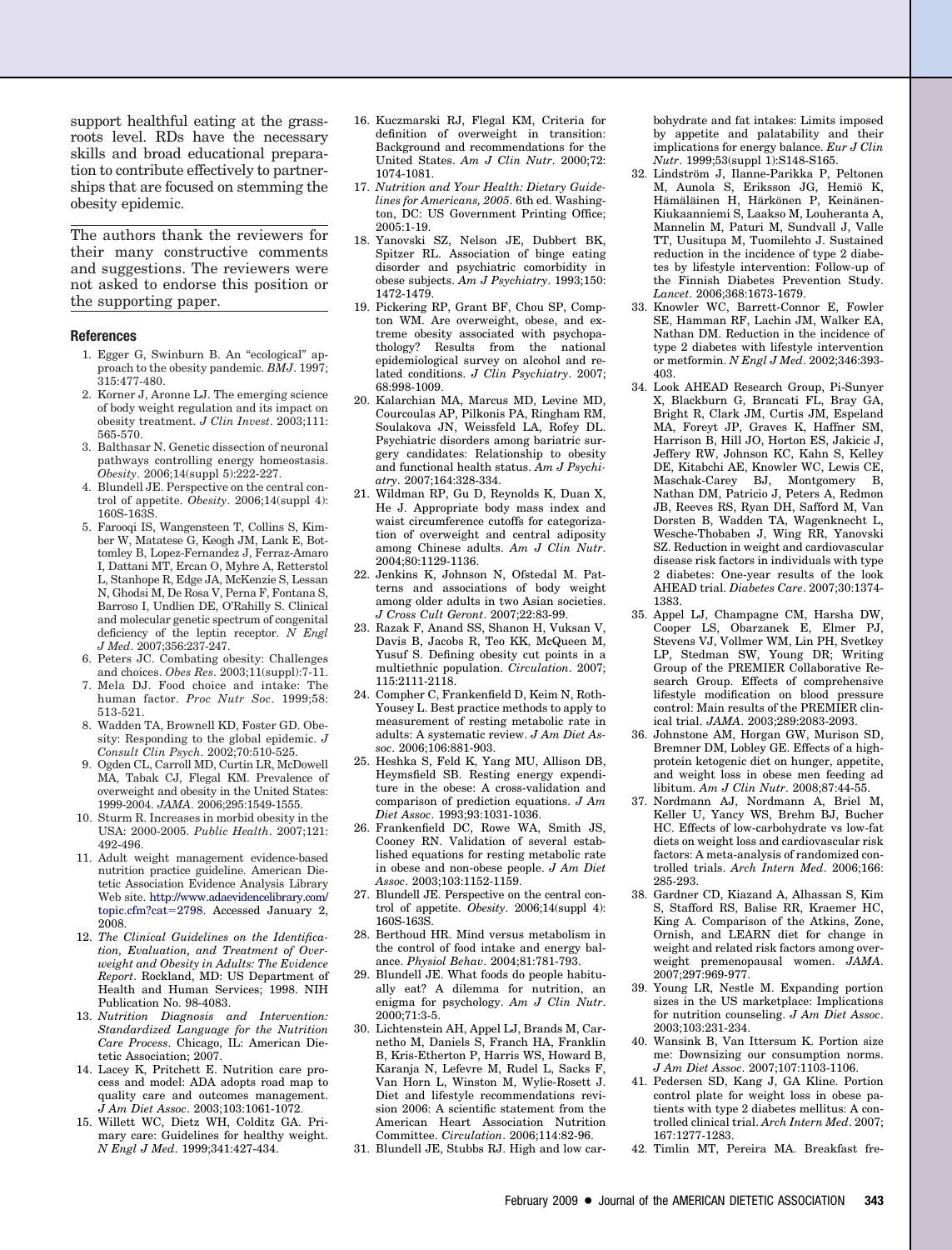<span id="page-14-0"></span>quency and quality in the etiology of adult obesity and chronic diseases. *Nutr Rev*. 2007;65:268-281.

- 43. Tsai AG, Wadden TA. The evolution of very–low-calorie diets: An update and meta-analysis. *Obes Res*. 2006;14:1283- 1293.
- 44. Colles SL, Dixon JB, Marks P, Strauss BJ, O'Brien PE. Preoperative weight loss with a very–low-energy diet: Quantification of changes in liver and abdominal fat by serial imaging. *Am J Clin Nutr*. 2006;84:304-311.
- 45. Physical activity guidelines advisory committee report to the Secretary of Health and Human Services, 2008. US Department of Health and Human Services Web site. [http://www.health.gov/PAGuidelines/](http://www.health.gov/PAGuidelines/committeereport.aspx) [committeereport.aspx.](http://www.health.gov/PAGuidelines/committeereport.aspx) Accessed November 15, 2008.
- 46. Physical activity and health: A report of the Surgeon General. Centers for Disease Control and Prevention Web site. [http://www.](http://www.cdc.gov/nccdphp/sgr/contents.htm) [cdc.gov/nccdphp/sgr/contents.htm.](http://www.cdc.gov/nccdphp/sgr/contents.htm) Accessed September 28, 2008.
- 47. Leitzmann MF, Park Y, Blair A, Ballard-Barbash R, Mouw T, Hollenbeck AR, Schatzkin A. Physical activity recommendations and decreased risk of mortality. *Arch Intern Med*. 2007;167:2453-2460.
- 48. Jeffery RW, Wing RR, Sherwood NE, Tate DF. Physical activity and weight loss: Does prescribing higher physical activity goals improve outcome? *Am J Clin Nutr*. 2003; 78:684-689.
- 49. Jakicic JM, Marcus BH, Lang W, Janney C. Effect of exercise on 24-month weight loss maintenance in overweight women. *Arch Intern Med*. 2008;168:1550-1559.
- 50. Schoeller DA, Shay K, Kushner RF. How much physical activity is needed to minimize weight gain in previously obese women? *Am J Clin Nutr*. 1997;66:551-556.
- 51. Klem ML, Wing RR, McGuire MT, Seagle HM, Hill JO. A descriptive study of individuals successful at long-term maintenance of substantial weight loss. *Am J Clin Nutr*. 1997;66:239-246.
- 52. Hill JO, Wyatt HR, Reed GW, Peters JC. Obesity and the environment: Where do we go from here? *Science*. 2003;299:853-855.
- 53. Tudor-Locke C, Bassett DR. How many steps/day are enough? Preliminary pedometer indices for public health. *Sports Med*. 2004;34:1-8.
- 54. Bravata DM, Smith-Spangler C, Sundaram V, Gienger AL, Lin N, Lewis R, Stave CD, Olkin I, Sirard JR. Using pedometers to increase physical activity and improve health: a systematic review. *JAMA*. 2007; 298:2296-2304.
- 55. Stuart RB. Behavioral control of overeating. *Behav Ther*. 1967;5:357-365.
- 56. Stunkard AJ, Harris JR, Pederson NL, McClearn GE. The body-mass index of twins who have been reared apart. *N Engl J Med*. 1990;322:1483-1487.
- 57. Ravussin E, Lillioja S, Knowler WC, Christin L, Freymond D, Abbott WG, Boyce V, Howard BV, Bogardus C. Reduced rate of energy expenditure as a risk factor for body weight gain. *N Engl J Med*. 1988;318:467- 472.
- 58. Lindström J, Eriksson JG, Valle TT, Aunola S, Cepaitis Z, Hakumäki M, Hämäläinen H, Ilanne-Parikka P, Keinänen-Kiukaanniemi S, Laakso M, Louheranta A, Mannelin M, Martikkala V, Moltchanov V, Rastas M, Salminen V, Sundvall J, Uusitupa M, Tuom-

ilehto J. Prevention of diabetes mellitus in subjects with impaired glucose tolerance in the Finnish Diabetes Prevention Study: Results from a randomized clinical trial. *J Am Soc Nephrol*. 2003;14:S108-113.

- 59. Elmer PJ, Obarzanek E, Vollmer WM, Simons-Morton D, Stevens VJ, Young DR, Lin PH, Champagne C, Harsha DW, Svetkey LP, Ard J, Brantley PJ, Proschan MA, Erlinger TP, Appel LJ. Effects of comprehensive lifestyle modification on diet, weight, physical fitness, and blood pressure control: 18-month results of a randomized trial. *Ann Intern Med*. 2006;144:485-495.
- 60. Wing RR. Behavioral weight control. In: Wadden TA, Stunkard AJ, eds. *Handbook of Obesity Treatment*. New York, NY: Guilford Press; 2002:301-316.
- 61. Wadden TA, Foster GD. Behavioral treatment of obesity. *Med Clin North Am*. 2000; 84:441-461.
- 62. Ryan DH, Espeland MA, Foster GD, Hafner SM, Hubbard VS, Johnson KC, Kahn SE, Knowler WC, Yanovski SZ. Look AHEAD (Action for Health in Diabetes): Design and methods for a clinical trial of weight loss for the prevention of cardiovascular disease in type 2 diabetics. *Control Clin Trials*. 2003;24:610-628.
- 63. Svetkey LP, Harsha DW, Vollmer WM, Stevens VJ, Obarzanek E, Elmer PJ, Lin PH, Champagne C, Simons-Morton DG, Aickin M, Proschan MA, Appel LJ. Premier: A clinical trial of comprehensive lifestyle modification for blood pressure control: Rationale, design and baseline characteristics. *Ann Epidemiol*. 2003;13:462-471.
- 64. Eriksson J, Lindström J, Valle T, Aunola S, Hämäläinen H, Ilanne-Parikka P, Keinänen-Kiukaanniemi S, Laakso M, Lauhkonen M, Lehto P, Lehtonen A, Louheranta A, Mannelin M, Martikkala V, Rastas M, Sundvall J, Turpeinen A, Viljanen T, Uusitupa M, Tuomilehto J. Prevention of type II diabetes in subjects with impaired glucose tolerance: The Diabetes Prevention Study (DPS) in Finland. Study design and 1-year interim report on the feasibility of the lifestyle intervention programme. *Diabetologia*. 1999;42:793-801.
- 65. Absetz P, Valve R, Oldenburg B, Heinonen H, Nissinen A, Fogelholm M, Ilvesmäki V, Talja M, Uutela A. Type 2 diabetes prevention in the "real world": One-year results of the GOAL Implementation Trial. *Diabetes Care*. 2007;30:2465-2470.
- 66. Wadden TA, Berkowitz RI, Womble LG, Sarwer DB, Phelan S, Cato RK, Hesson LA, Osei SY, Kaplan R, Stunkard AJ. Randomized trial of lifestyle modification and pharmacotherapy for obesity. *N Engl J Med*. 2005;353:2111-2120.
- 67. Wadden TA, Crerand CE, Brock J. Behavioral treatment of obesity. *Psychiatr Clin North Am*. 2005;28:151-170.
- 68. Jones LR, Wilson CI, Wadden TA. Lifestyle modification in the treatment of obesity: An educational challenge and opportunity. *Clin Pharmacol Ther*. 2007;81:776-779.
- 69. Wadden TA, Butryn ML, Wilson C. Lifestyle modification for the management of obesity. *Gastroenterology*. 2007;132:2226- 2238.
- 70. Perri MG, Nezu AM, McKelvey WF, Shermer RL, Renjilian DA, Viegener BJ. Relapse prevention training and problemsolving therapy in the long-term man-

agement of obesity. *J Consult Clin Psychol*. 2001;69:722-726.

- 71. Perri MG, Corsica JA. Improving the maintenance of weight lost in behavioral treatment of obesity. In: Wadden TA, Stunkard AJ, eds. *Handbook of Obesity Treatment*. New York, NY: Guilford Press; 2002:357- 379.
- 72. Perri MG, McAllister DA, Gange JJ, Jordan RC, McAdoo G, Nezu AM. Effects of four maintenance programs on the longterm management of obesity. *J Consult Clin Psychol*. 1988;56:529-34.
- 73. Perri MG, McAdoo WG, McAllister DA, Lauer JB, Yancey DZ. Enhancing the efficacy of behavior therapy for obesity: Effects of aerobic exercise and a multicomponent maintenance program. *J Consult Clin Psychol*. 1986;54:670-675.
- 74. Li Z , Magione M, Tu W, Mojica W, Arterburn D, Shugarman LR, Hilton L, Suttorp M, Soloman V, Shekelle PG, Morton S. Meta-analysis: Pharmacologic treatment of obesity. *Ann Intern Med*. 2005;142:532-546.
- 75. Ioannides-Demos LL, Proietto J, Tonkin AM, McNeil JJ. Safety of drug therapies used for weight loss and treatment of obesity. *Drug Saf*. 2006;29:277-302.
- 76. Bray GA, Ryan DH, Gordon D, Heidingsfelder S, Cerise F, Wilson K. A double-blind randomized placebo-controlled trial of sibutramine. *Obes Res*. 1996;4:263-270.
- 77. Padwal R, Li SK, Lau DC. Long-term pharmacotherapy for obesity and overweight. *Cochrane Database Syst Rev*. 2004;3: CD004094.
- 78. Sjöström L, Rissanen A, Andersen T, Boldrin M, Golay A, Koppeschaar HP, Krempf M. Randomised placebo-controlled trial of orlistat for weight loss and prevention of weight regain in obese patients. European Multicentre Orlistat Study Group. *Lancet*. 1998;352:167-172.
- 79. Stafford RS, Radley DC. National trends in obesity medication use. *Arch Intern Med*. 2003;163: 1046-1050.
- 80. Munro JF, MacCuish AC, Wilson EM, Duncan LJP. Comparison of continuous and intermittent anorectic therapy in obesity. *BMJ*. 1968;10:352-354.
- 81. Arbeeny CM. Addressing the unmet medical need for safe and effective weight loss therapies. *Obes Res*. 2004;12:1191-1196.
- 82. Bays HE. Current investigational antiobesity agents and obesity therapeutic treatment targets. *Obes Res*. 2004;12:1197-1211.
- 83. Heymsfield SB, Greenberg AS, Fujioka K, Dixon RM, Kushner R, Hunt T, Lubina JA, Patane J, Hunt P, McCamish M. Recombinant leptin for weight loss in obese and lean adults. A randomized, controlled, dose-escalation trial. *JAMA*. 1999;282: 1568-1575.
- 84. Ettinger MP, Littlejohn TW, Schwartz SL, Weiss SR, McIlwain HH, Heymsfield SB, Bray GA, Roberts WG, Heyman ER, Stambler N, Heshka S, Vicary C, Guler HP. Recombinant variant of ciliary neurotrophic factor for weight loss in obese adults: A randomized, dose-ranging study. *JAMA*. 2003;289:1826-1832.
- 85. Van Gaal LF, Rissanen AM, Scheen AJ, Ziegler O, Rossner S, (RIO-European Study Group). Effects of the cannabinoid-1 receptor blocker rimonabant on weight reduction and cardiovascular risk factors in overweight patients: 1-year experience from the RIO-Europe study. *Lancet*. 2005;365:1389-1397.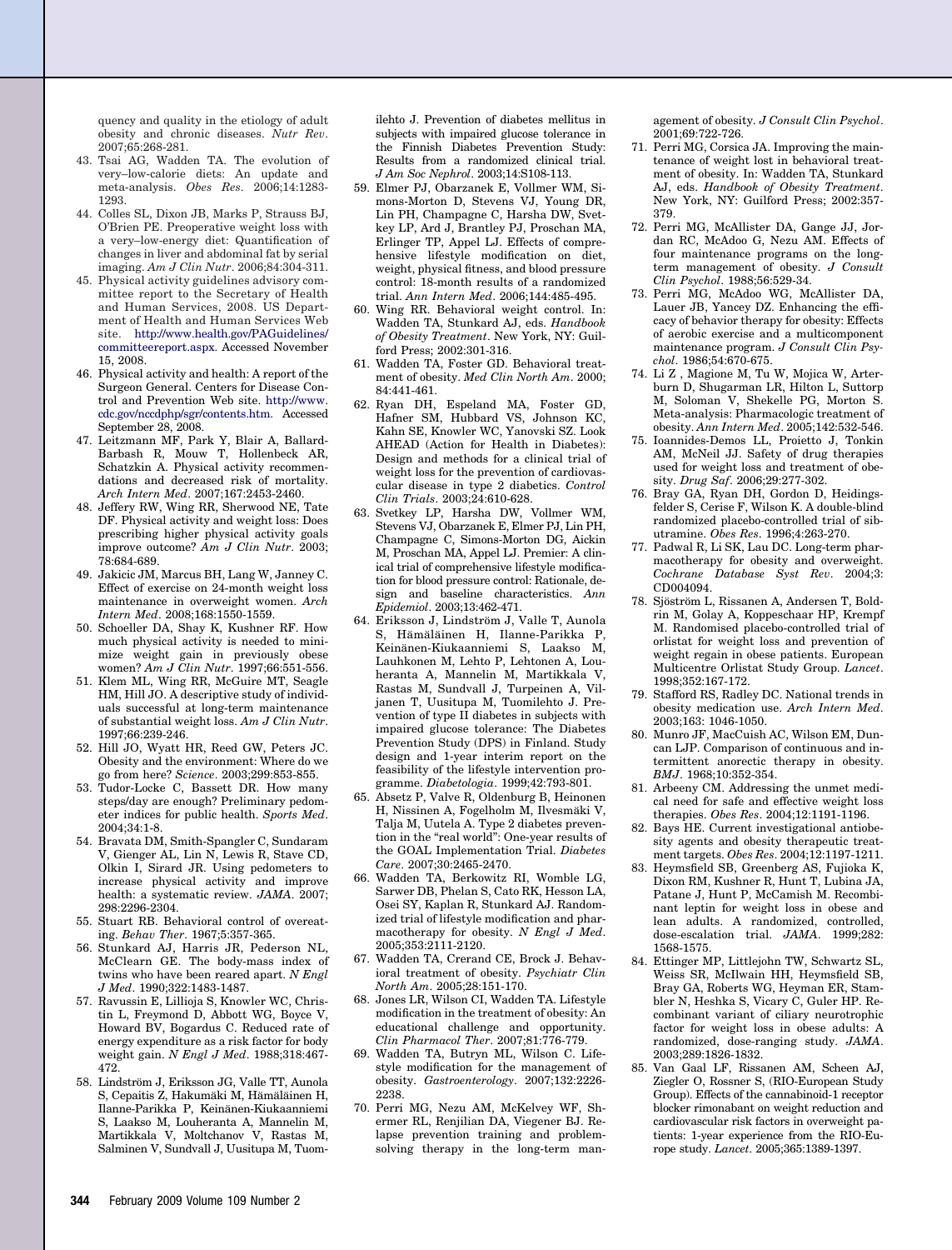- <span id="page-15-0"></span>86. Després J-P, Golay A, Sjöström L. Effects of rimonabant on metabolic risk factors in overweight patients with dyslipidemia. *N Engl J Med*. 2005;353:2121-2134.
- 87. Centers for Disease Control and Prevention. Cardiac valvulopathy associated with exposure to Fenfluramine or Dexfenfluramine: US Dept of Health and Human Services interim public health recommendation, Nov 1997. *MMWR Morb Mortal Wkly Rep*. 1997;46:1061-1065.
- 88. Nortier JL, Martinez M-CM, Schmeiser HH, Arlt VM, Bieler CA, Petein M, Depierreux MF, DePauw L, Abramowicz D, Vereerstraeten P, Vanherweghem J-L. Urothelial carcinoma associated with the use of a Chinese herb (Aristolochia Fangchi). *N Engl J Med*. 2000;342:1686-1692.
- 89. Pittler MH, Schmidt K, Ernst E. Adverse events of herbal food supplements for body weight loss: Systemic review. *Obes Rev*. 2005;6:93-111.
- 90. Kernan WN, Viscoli CM, Brass LM, Broderick JP, Brott T, Feldman E, Morgenstern LB, Wilterdink JL, Horwitz RL, Phenylpropanolamine and risk of hemorrhagic stroke. *N Engl J Med*. 2000;343:1686-1692.
- 91. Haller CA, Benowitz NL. Adverse cardiovascular and central nervous system events associated with dietary supplements containing ephedra alkaloids. *N Engl J Med.* 2000;343:1833-1838.
- 92. Wadden TA, Berkowitz RI, Womble LG, Sarwer DB, Phelan S, Cato RK, Hesson LA, Osei SY, Kaplan R, Stunkard AJ. Randomized trial of lifestyle modification and pharmacotherapy for obesity. *N Engl J Med*. 2005;353:2111-2120.
- 93. Yanovski S, Yanovski JA. Drug therapy: Obesity. *N Engl J Med*. 2002;346:591-602.
- 94. Strum R. The effects of obesity, smoking, and drinking on medical problems and costs. *Health Affairs*. 2002;21:245-253.
- 95. International Conference on Gastrointestinal Surgery to Treat Type 2 Diabetes. Diabetes surgery summit. Studio Congressi Web site. [http://www.scstudiocongressi.it/](http://www.scstudiocongressi.it/media/dss/dss.pdf) [media/dss/dss.pdf.](http://www.scstudiocongressi.it/media/dss/dss.pdf) Accessed January 11, 2008.
- 96. Colquitt J, Clegg A, Lovemen E, Royle P, Sidhu MK. Surgery for morbid obesity. *Cochrane Database System Rev*. 2005;4: CD003641.
- 97. Buchwald H, Avidor Y, Braunwald E, Jensen MD, Pories W, Fahrbach K, Schoelles K. Bariatric surgery: A systematic review and meta-analysis. *JAMA*. 2004;292: 1724-1737.
- 98. Jones DB, Provost DA, DeMaria EJ, Smith CD, Morgenstern L, Schirmer B. Optimal management of the morbidly obese patient. SAGES appropriateness conference statement. *Surg Endosc*. 2004;18:1029-1037.
- 99. Nguyen NT, Silver M, Robinson M, Needleman B, Hartley G, Cooney R, Catalano R, Dostal J, Sama D, Blankenship J, Burg K, Stemmer E, Wilson SE. Result of a national audit of bariatric surgery performed at academic centers: A 2004 University Health System Consortium benchmarking project. *Arch Surg*. 2006;141:445-449.
- 100. Verselewel de Witt Hamer PC, Hunfeld MA, Tuinebeijer WE. Obesity Surgery: Discouraging long-term results with Mason's vertical banded gastroplasty. *Eur J Surg*. 1999;165:855-860.
- 101. Balsiger BM , Poggio JL, Mai J, Kelly KA, Sarr MG. Ten and more years after vertical

banded gastroplasty as primary operation for morbid obesity. *J Gastrointest Surg*. 2000;4:598-605.

- 102. Nguyen NT, Paya M, Mavandadi S, Zainabadi K, Wilson SE. The relationship between hospital volume and outcome in bariatric surgery at academic medical centers. *Ann Surgery*. 2004;240:586-593.
- 103. Encinosa WE, Bernard DM, Chen CC, Steiner CA. Healthcare utilization and outcomes after bariatric surgery. *Med Care*. 2006;44:706-712.
- 104. Christou NV, Sampalis JS, Liberman M. Surgery decreases long term mortality, morbidity and health care use in morbidly obese patients. *Ann Surgery*. 2004;240:416-423.
- 105. Sjostrom L, Narbo K, Sjostrom D, Karason K, Larsson B, Wedel H, Lystig T, Sullivan M, Bouchard C, Carlsson B, Bengtsson C, Dahlgren S, Gummesson A, Jacobson P, Karlsson J, Lindroos AK, Lönroth H, Näslund I, Olbers T, Stenlöf K, Torgerson J, Agren G, Carlsson LM. Effects of bariatric surgery on mortality in Swedish obese subjects. *N Engl J Med*. 2007;357:741-752.
- 106. Adams TD, Gress RE, Smith SC, Halverso RC, Simper SC, Rosamond WD, LaMonte MJ, Stroup AM, Hunt SC. Long-term mortality after gastric bypass surgery. *N Engl J Med*. 2007;357:753-761.
- 107. Vogel JA, Franklin BA, Zalesin KC, Trivax JE, Krause KR, Chengelis DL, McCullough PA. Reduction in predicted coronary heart disease risk after substantial weight reduction after bariatric surgery. *Am J Cardiol*. 2007;99:222-226.
- 108. Samplis JS, Liberman M, Auger S, Christou NV. The impact of weight reduction surgery on health-care costs in morbidly obese patients. *Obes Surgery*. 2004;14:939- 947.
- 109. El Shobary H, Christou N, Beckman SB, Gvocdic B, Schricker T. Effect of laparoscopic versus open gastric bypass surgery on postoperative pain and bowel function. *Obes Surgery*. 2006;16:437-442.
- 110. Maggard MA, Shugarman LR, Suttorp M, Miglione M, Sugarman HJ, Livingston EH, Nuguyen NT, Li Z, Mojica WA. Hilton L, Rhodes S, Morton SC, Shekelle PG. Metaanalysis: Surgical treatment of obesity. *Ann Intern Med*. 2005;142:547-559.
- 111. Silecchia G, Boru C, Pecchia A, Rizzello M, Caseli G, Leonetti F, Basso N. Effectiveness of laparoscopic sleeve gastrectomy (first stage of biliopancreatic diversion with duodenal switch) on co-morbidities in super obese high risk patients. *Obes Surg*. 2006; 16:1138-1144.
- 112. Cottam D, Qureshi FG, Mattar SG, Sharma S, Holover S, Bonanomi G, Ramanathan R, Schauer P. Laparoscopic sleeve gastrectomy as an initial weight-loss procedure for high risk patients with morbid obesity. *Surg Endosc*. 2006;20:859-863.
- 113. Roa PE, Kaidar-Person O, Pinto D, Cho M, Szomstein S, Rosenthal RJ. Laparoscopic sleeve gastrectomy as treatment for morbid obesity: Technique and short-term outcome. *Obes Surg*. 2006;16:1323.
- 114. MacLean LD, Rhode BM. Does genetic predisposition influence surgical results of operations for obesity? *Obes Surg*. 1996; 6:132-137.
- 115. Saltzman E, Anderson W, Apovian CM, Boulton H, Chamberlain A, Cullum-Dugan D, Cummings S, Hatchigian E, Hodges B, Keroack CR, Pettus M, Thomason P, Veglia

L, Young LS. Criteria for patient selection and multidisciplinary evaluation and treatment for the weight loss surgery patient. *Obes Res*. 2005;13:234-243.

- 116. Greenberg I, Perna F, Kaplan M, Sullivan MA. Behavioral and psychological factors in the assessment and treatment of obesity surgery patients. *Obes Res*. 2005;13:244- 249.
- 117. Sumall AG. A review of liposuction as a cosmetic surgical procedure. *J Nat Med Assn*. 1987;79:1275-1279.
- 118. Klein S, Fontana L, Young VL, Coggan AR, Kilo C, Patterson BW, Mohammed BS. Absence of an effect of liposuction on insulin action and risk factors for coronary heart disease. *N Engl J Med*. 2004;350:2549-2557.
- 119. Rizzo MR, Paolisso G, Grella R, Barbieri M, Grella E, Ragno E, Grella R, Micoletti G, D'Andrea F. Is dermolipectomy effective in improving insulin action and lowering inflammatory markers in obese women? *Clin Endocrinol*. 2005;63:253-258.
- 120. Giugliano G, Nicoletti G, Grella E, Giugliano F, Esposito K, Scuderi N, D'Andres F. Effect of liposuction on insulin resistance and vascular inflammatory markers in obese women. *Br J Plast Surg*. 2004;57:190-194.
- 121. Kayman S, Bruvold W, Stern JS. Maintenance and relapse after weight loss in women: Behavioral aspects. *Am J Clin Nutr*. 1990;52:800-807.
- 122. McGuire MT, Wing RR, Klem ML, Hill JO. Behavioral strategies of individuals who have maintained long-term weight losses. *Obes Res*. 1999;7:334-341.
- 123. Dohme FA, Beattie JA, Aibel C, Striegel-Moore RH. Factors differentiating women and men who successfully maintain weight loss from women and men who do not. *J Clin Psychol*. 2001;57:105-117.
- 124. Byrne S, Cooper Z, Fairburn C. Weight maintenance and relapse in obesity: A qualitative study. *Int J Obes*. 2003;27:955- 962.
- 125. Cleanthous X, Noakes M, Keogh JB, Mohr P, Clifton PM. Weight loss maintenance in women 3 years after following a 12-week structured weight loss program. *Obes Res Clin Prac*. 2007;1:195-211.
- 126. Jeffery RW, French SA. Preventing weight gain in adults: The Pound of Prevention study. *Am J Public Health*. 1999;89:747- 751.
- 127. Jeffery RW, Sherwood NE, Brelje K, Pronkn NP, Boyle R, Boucher JL, Hasen K. Mail and phone interventions for weight loss in a managed-care setting: Weighto-Be 1-year outcomes. *Int J Obes*. 2003;27: 1584-1592.
- 128. Westenhoefer J, von Falck B, Stellfeldt, Fintelmann S. Behavioural correlates of successful weight reduction over 3 y. Results from the Lean Habits Study. *Int J Obes*. 2004;28:334-335.
- 129. Linde JA, Jeffery RW, French SA, Pronk NP, Boyle G. Self-weighing in weight gain prevention and weight loss trials. *Ann Behav Med*. 2005;30:210-216.
- 130. Elfhag K, Rossner S. Who succeeds in maintaining weight loss? A conceptual review of factors associated with weight loss maintenance and weight regain. *Obes Rev*. 2005;6:67-85.
- 131. Peyrot M, Rubin RR. Behavioral and psychosocial interventions in diabetes: A conceptual review. *Diabetes Care*. 2007;30: 2433-2440.